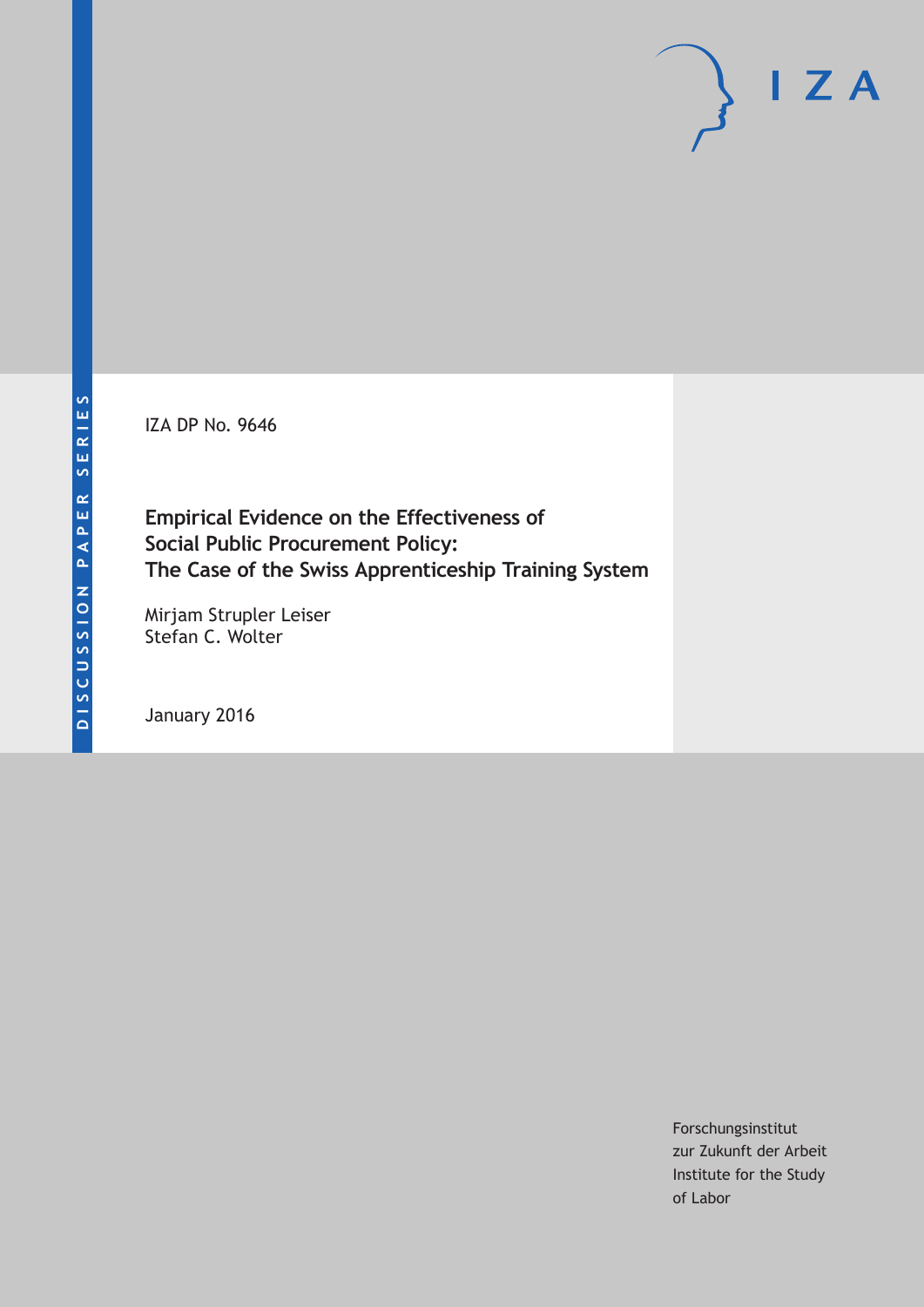# **Empirical Evidence on the Effectiveness of Social Public Procurement Policy: The Case of the Swiss Apprenticeship Training System**

## **Mirjam Strupler Leiser**

*University of Bern* 

### **Stefan C. Wolter**

*University of Bern, CESifo and IZA* 

Discussion Paper No. 9646 January 2016

IZA

P.O. Box 7240 53072 Bonn Germany

Phone: +49-228-3894-0 Fax: +49-228-3894-180 E-mail: iza@iza.org

Any opinions expressed here are those of the author(s) and not those of IZA. Research published in this series may include views on policy, but the institute itself takes no institutional policy positions. The IZA research network is committed to the IZA Guiding Principles of Research Integrity.

The Institute for the Study of Labor (IZA) in Bonn is a local and virtual international research center and a place of communication between science, politics and business. IZA is an independent nonprofit organization supported by Deutsche Post Foundation. The center is associated with the University of Bonn and offers a stimulating research environment through its international network, workshops and conferences, data service, project support, research visits and doctoral program. IZA engages in (i) original and internationally competitive research in all fields of labor economics, (ii) development of policy concepts, and (iii) dissemination of research results and concepts to the interested public.

IZA Discussion Papers often represent preliminary work and are circulated to encourage discussion. Citation of such a paper should account for its provisional character. A revised version may be available directly from the author.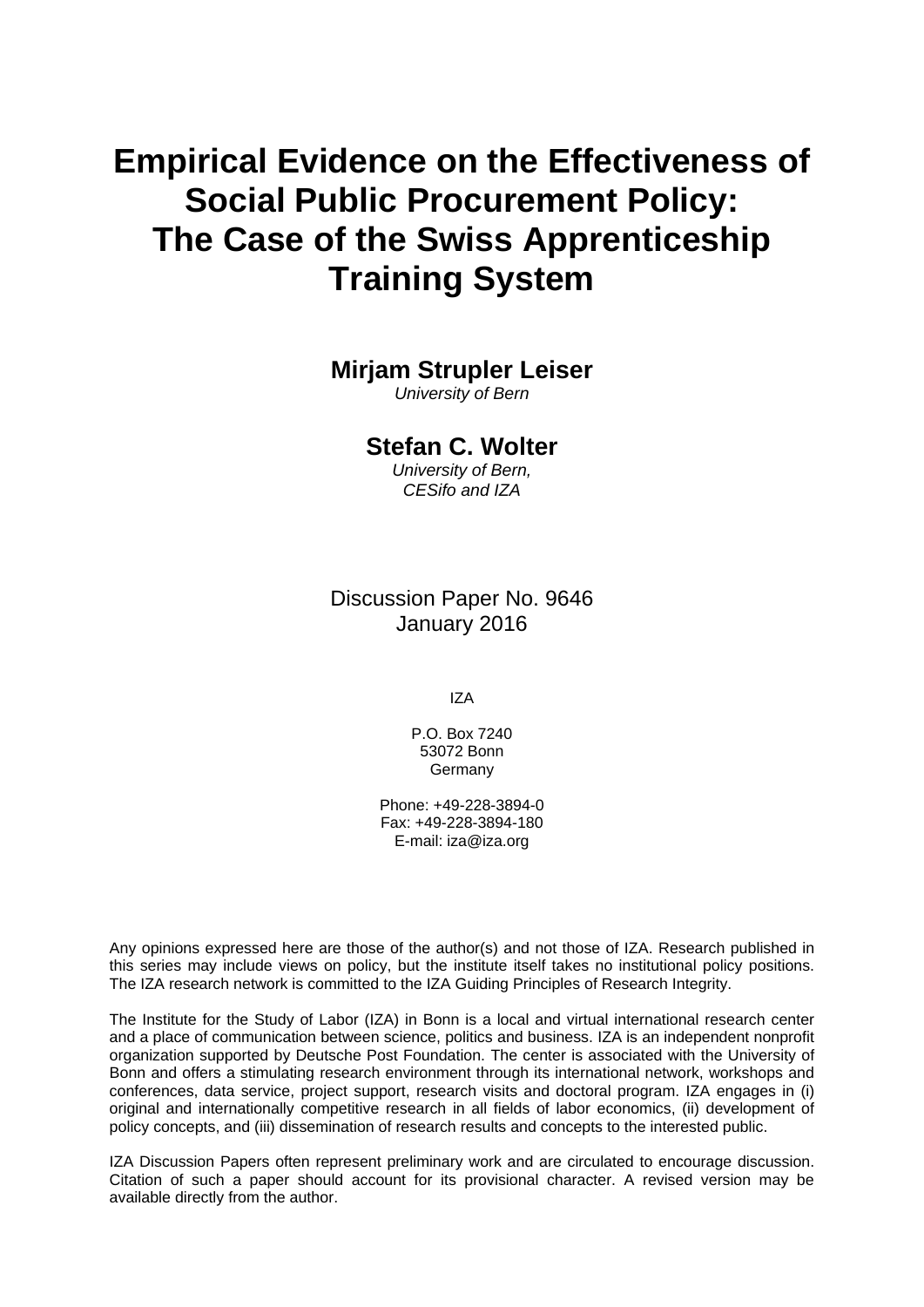IZA Discussion Paper No. 9646 January 2016

# **ABSTRACT**

### **Empirical Evidence on the Effectiveness of Social Public Procurement Policy: The Case of the Swiss Apprenticeship Training System\***

In this paper we assess the effectiveness of a social public procurement policy in Switzerland that gives firms that train apprentices a preferential treatment. We estimate the effectiveness of this social procurement policy on a firm's training participation, training intensity, and training quality using information from a representative and large firm survey. The results show that the policy increases the number of training firms, and does not affect training quality negatively. However, the effect is limited in size, as only small firms and firms operating in sectors where public procurement represents a large share of the business, are affected positively.

JEL Classification: H32, I28, J08

Keywords: apprenticeship training, difference-in-differences, matching, public procurement policy, social public procurement

Corresponding author:

 $\overline{a}$ 

Stefan C. Wolter Centre for Research in Economics of Education Department of Economics University of Bern Schanzeneckstrasse 1 P.O. Box 8573 CH-3001 Bern **Switzerland** E-mail: stefan.wolter@vwi.unibe.ch

<sup>\*</sup> This study is based on two administrative surveys from the years 2004, and 2009. These surveys were financed by the Swiss Federal Office for Professional Education and Technology (OPET) with the assistance of the Swiss Federal Statistical Office. This research has been funded by the Swiss State Secretariat for Education, Research and Innovation (SERI) through its "Leading House on Economics of Education: Firm Behavior and Training Policies". We also thank Uschi Backes-Gellner, Eric Bettinger, Giorgio Brunello, Samuel Muehlemann, Paul Ryan and Ludger Woessmann for comments on an earlier version of this paper.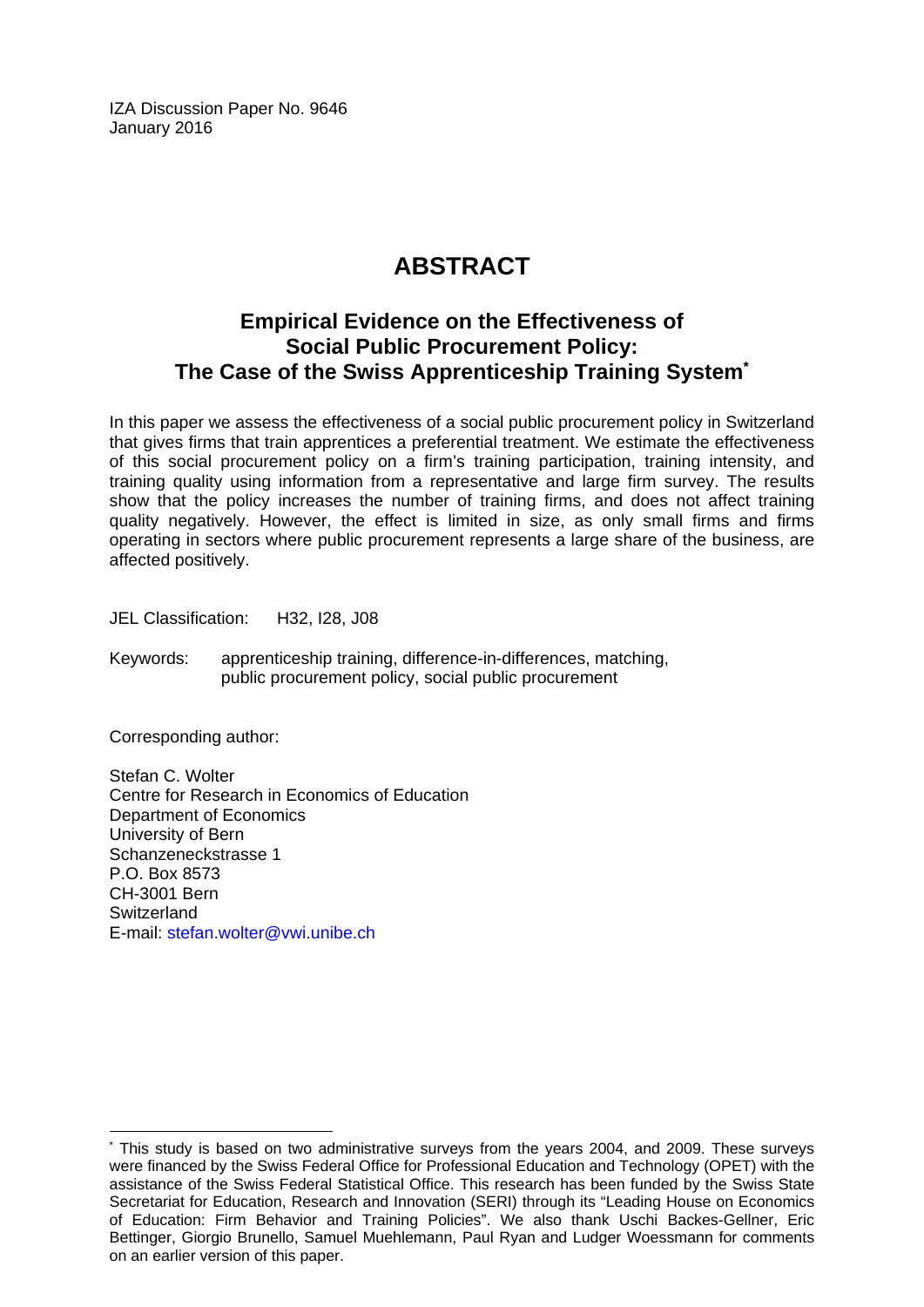#### **1. Introduction**

Social public procurement policies have long been used as an instrument to reach social goals (McCrudden, 2004 and 2007). Already in the  $19<sup>th</sup>$  century public contracts were linked to labor and employment standards in some countries like the US or in England. Later on governments attempted to use public contracting to reduce discrimination against women, racial minorities or disabled (McCrudden, 2004). A wide range of literature focusing mainly on programs in the US promoting labor market chances for minority groups shows that social public procurement policy can successfully reach the social goals set by the government (see for example Holzer and Neumark, 2000 for the effect of affirmative action programs in the US). However, the literature suggests that there are also potential drawbacks of the policy instrument like higher costs (Marion, 2009) or fraudulent firm behavior (Holzer and Neumark, 2000). We use the case of Switzerland, where public procurement policy aims to increase the number of training places provided by private firms, to analyze the effectiveness of social public procurement policy.

In Switzerland most public purchasers can nowadays account for training activities when awarding public contracts. Most of these regulations were introduced into public procurement laws in the last decade as a result of a shortage of training places. Promoting the supply of training places is particularly important because apprenticeship training is the most important educational pathway in Switzerland. Two-thirds of Swiss youths enter 2- to 4-year apprenticeship training programs after completing compulsory schooling, in which apprentices receive firmbased training and education at a vocational school. A well-functioning apprenticeship training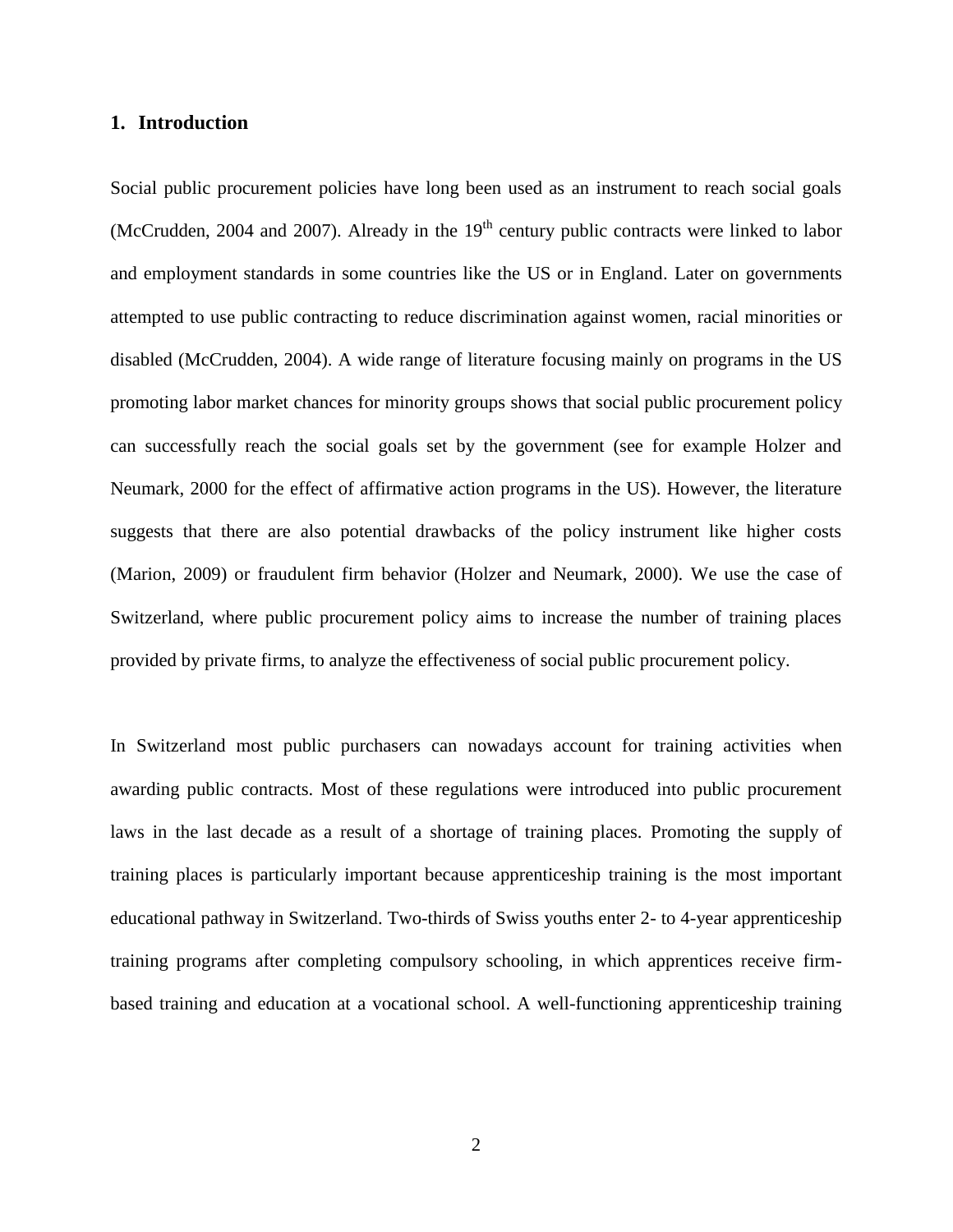system with a balanced demand and supply of training places is therefore crucial for the professional careers of young adults in Switzerland. However, for various reasons, such as demographic changes or the business cycle (see Muehlemann et al. 2009) imbalances are quite frequent. There has been a scarcity of training places in the 90s and at the beginning of the last decade (e.g., Schweri und Mueller, 2007), whereas today, there is an over-supply of training positions. As a reaction to the shortage in training positions in the 90s, the government attempted to increase the supply of training places using for example public procurement policy. The aim of this social public procurement policy is to use a government's market power to achieve social goals such as increasing the number of apprenticeship training places.

In Switzerland, the most important public purchasers are cantons (similar to states in the US) and communities. Their contracts account for approximately 80 percent of public contracts in Switzerland (Felder and Podgorski, 2010).<sup>1</sup> Cantons pass public procurement laws for public contracts at the canton and community level. Over the last two decades, nearly all cantons have modified these laws and allowed training firms to receive preferential treatment when awarding public contracts.<sup>2</sup>

The present paper analyzes whether providing preferential treatment to training firms in the public procurement process increases the number of training firms and thus the number of training places and a firm's training intensity. In addition to the effect on training quantity, this

<u>.</u>

<sup>&</sup>lt;sup>1</sup> Public expenditure for public building, goods and services accounted for about 25 percent of state expenditures and 8 percent of the GDP in 2003 (Felder and Podgorski, 2010).

 $2^{2}$  By 2009, 22 of 26 cantons had introduced an "apprenticeship training" criterion in their legal frameworks.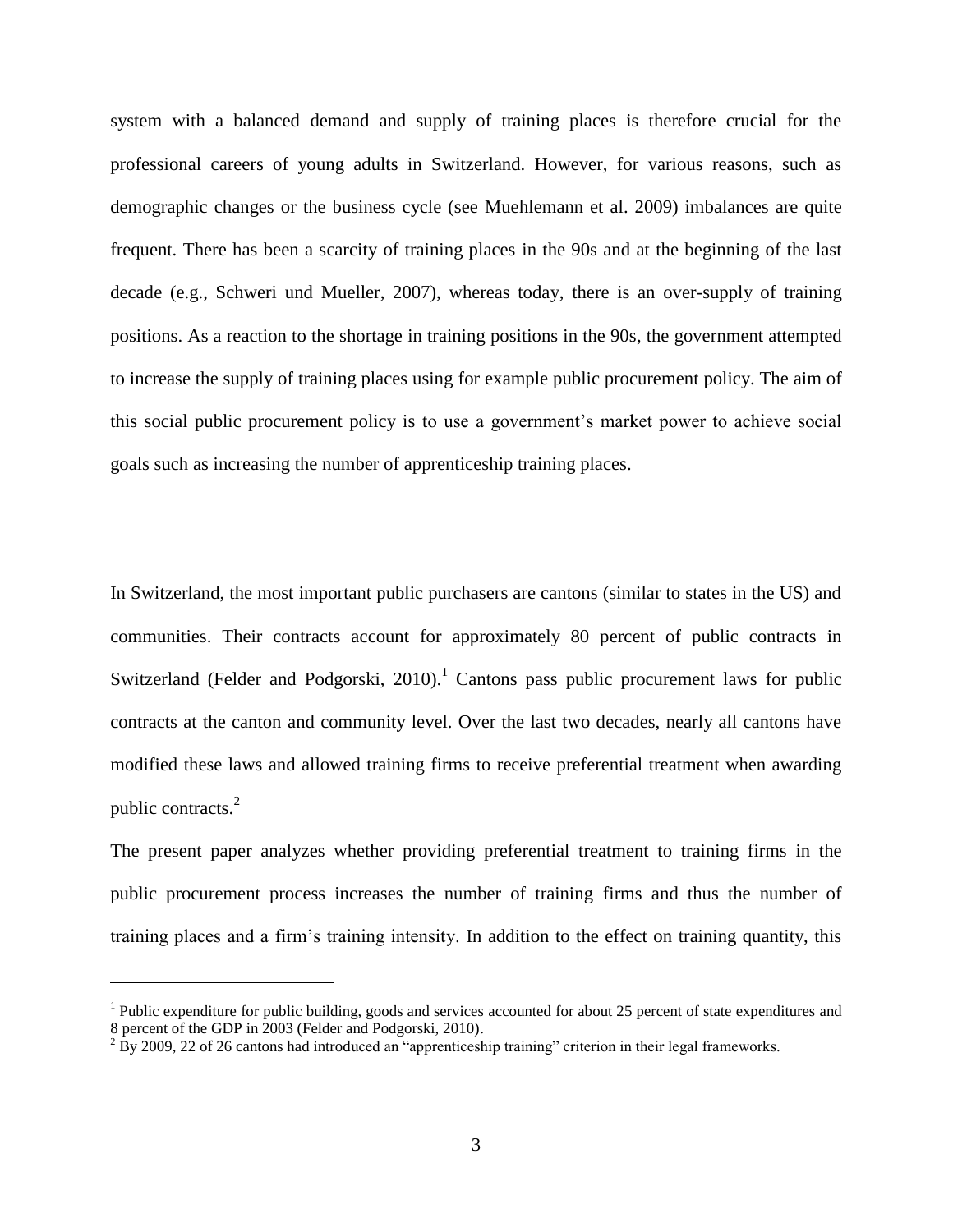study investigates the effect of such a policy on training quality. Analyzing the effect on training quality is crucial to assess the suitability of the instrument, as only high-quality training provides young individuals with the necessary skills for a successful professional career.

To estimate the effect of the "apprenticeship training" criterion in public procurement laws on the number of training places, we first exploit that such a criterion exists in almost all cantons in 2009, and use cross-sectional survey data that includes subjective information on whether a firm is affected by the criterion. As robustness check we use the introduction of the criterion in a number of cantons between 2004 and 2009 to estimate the causal effect of the "apprenticeship training" criterion on a firm's training propensity.

The results reveal that allowing for the preferential treatment of training firms in the public procurement process increases the number of training firms and therefore the number of training places. However, the instrument only affects a very small number of firms in certain industries where public contracts play a substantial role. Moreover, as the instrument primarily changes the training behavior of small firms (i.e., at the extensive margin) and does not affect the number of apprentices within a training firm (i.e., at the intensive margin), the overall increase of apprenticeship training places is rather small. The results derived from the cross-sectional analysis are confirmed by the difference-in-differences analysis as the ranges of the effects strongly overlap. The result that training quality remains high for firms that offer apprenticeship places because of the public procurement policy is a promising finding for the apprenticeship training system and the policy instrument.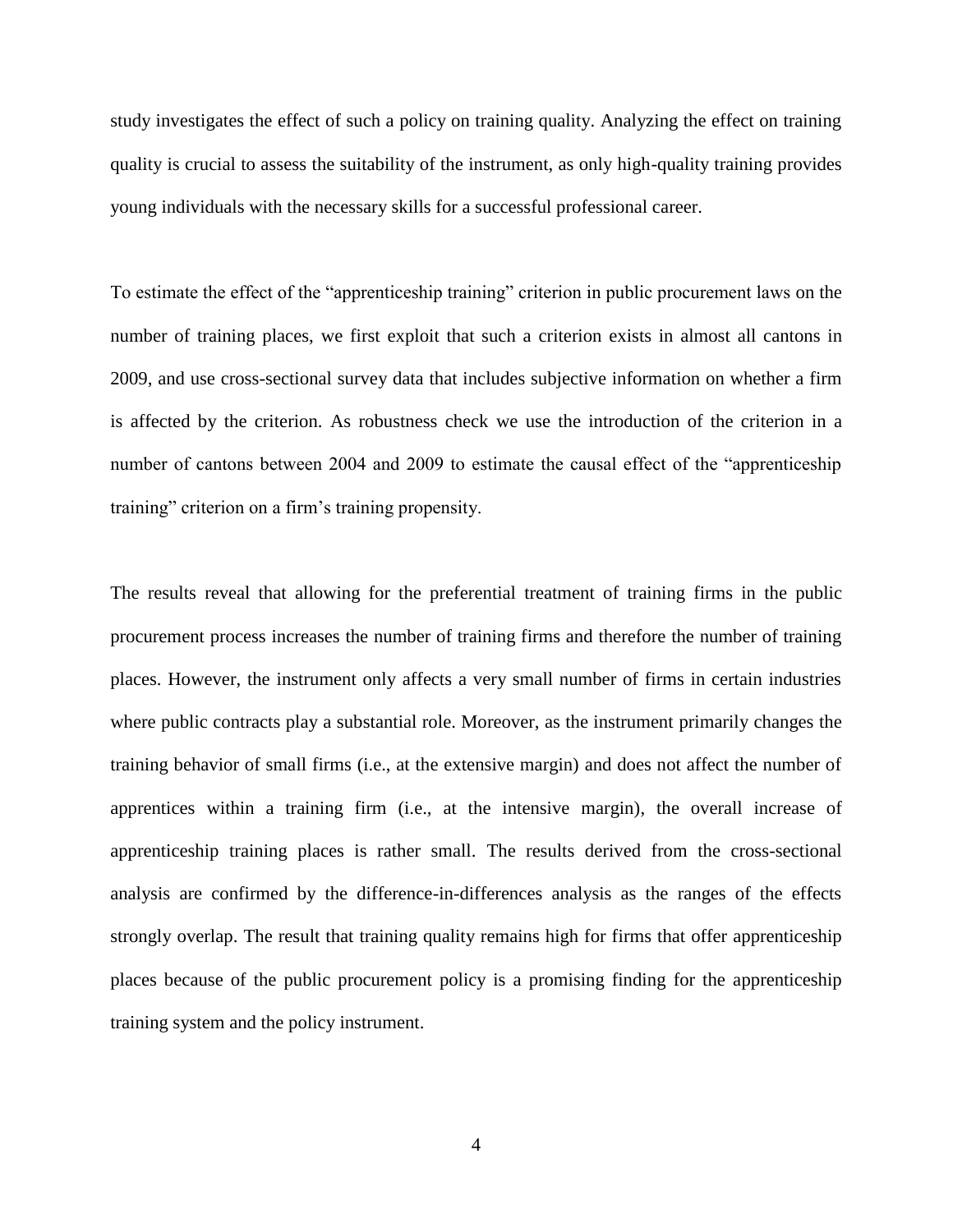The paper is structured as follows. Section 2 summarizes the literature and derives the research hypotheses. Section 3 describes the data. Section 4 explains the empirical strategy. Section 5 presents the results, and section [0](#page-28-0) concludes.

#### **2. Literature and Hypotheses**

1

There exists so far no scientific study on the effect of public procurement policy on firms' training behavior. However, the instrument is related to other social public procurement policy instruments that have been researched before (see McCrudden 2004 and 2007). Empirical assessments of the impact of public procurement policies on social outcomes generally focus on the US, where such programs seek to increase labor market success for minorities. Several programs at the federal, state or local level have existed since the early 1970s. Most of them set aside or set percentage goals for public contracts for minority-owned firms (and subcontractors). Further programs compelled contractor firms to introduce antidiscrimination policies. Empirical findings suggest that the employment of black males rose more rapidly in contractor firms than non-contractor firms as a result of affirmative action in contracting and procurement (Ashenfelter and Heckman 1976, Chatterji et al. 2013, Goldstein and Smith 1976, Heckman and Payner 1989, Heckman and Wolpin 1976, Leonard 1984a, 1984b, 1990).<sup>3</sup> Moreover, several empirical studies reveal an increase in the number of public contracts involving minority-owned firms as a result of affirmative action programs (e.g., Bates and Williams 1996).

 $3$  However, whether all of these studies truly capture the causal effects of affirmative action is a matter of dispute.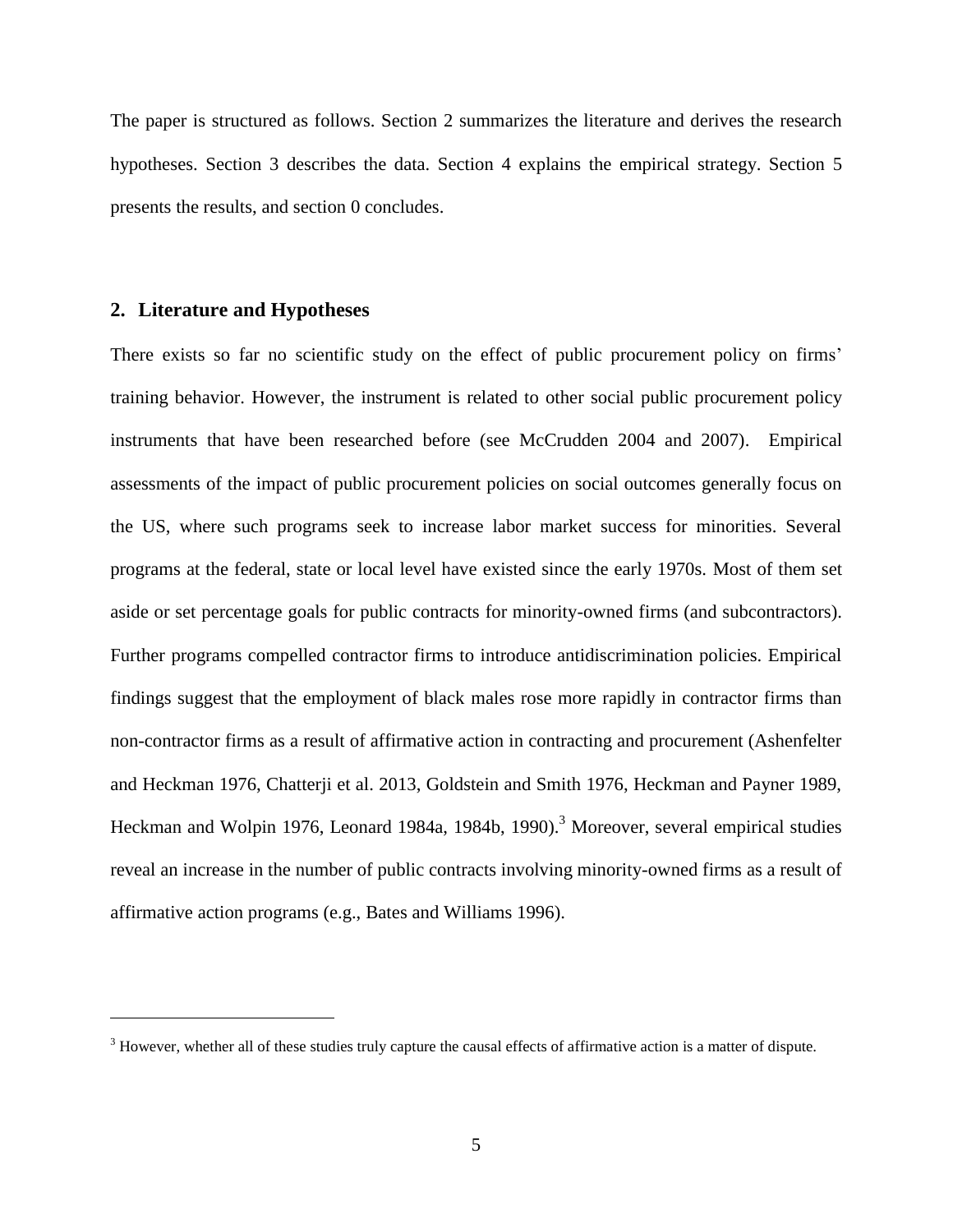Although a number of studies suggest that affirmative action policies<sup>4</sup> are successful in achieving social goals, the policies also have disadvantages. Marion (2009), for example, presents evidence of higher costs in public works projects as a result of affirmative action. Moreover, the potential for fraudulent behavior cannot be excluded (Holzer and Neumark, 2000), and there is a risk that firms will be more likely to fail (Bates and Williams 1996), as the policy might create weak companies that are highly dependent on government contracts (Holzer and Neumark, 2000).

Besides the literature on social public procurement policy, the training literature serves for building hypotheses. The "apprenticeship training" criterion introduced in the most public procurement laws is also related to other policy instruments designed to provide incentives for firms to train apprentices, such as subsidies. The training literature provides empirical evidence demonstrating that subsidies influence the training decision and increase the number of training places (see, for example, Westergaard-Nielsen and Rasmussen, 1999 for Denmark or Muehlemann et al., 2007, for Switzerland). However, introducing subsidies to promote the creation of new training places may be a very expensive policy, if not only "new" training places but also "old" ones are subsidized, thereby creating windfall gains.

In summary, two strands of literature are considered for deriving hypotheses on the effectiveness of the "apprenticeship training" criterion in public procurement policy. Similar to affirmative action in contracting and procurement in the US, the "apprenticeship training" criterion in Swiss

<u>.</u>

<sup>&</sup>lt;sup>4</sup> For an overview of the literature (theoretical and empirical) on affirmative action before 2000, see Holzer and Neumark (2000).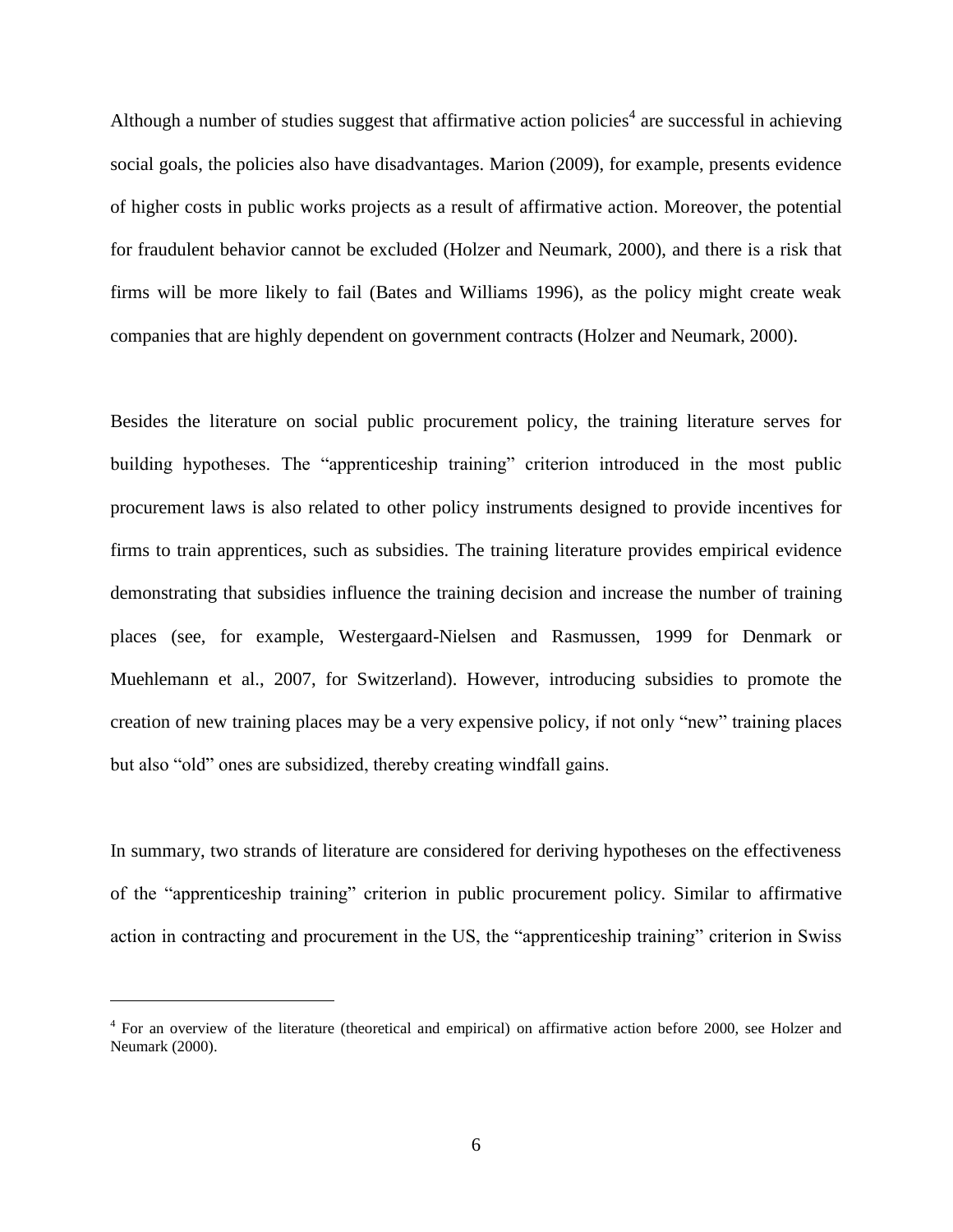public procurement policy is intended to advantage firms that act according to the goals established by the government (increasing the number of training places). Although the designs and goals of the policies differ, the results from studies on the US suggest that public procurement policies can change firm behavior. However, evidence on non-training firms in Switzerland suggests that the effect size of such a policy may be rather small because of the significant potential net training costs for non-training firms. While training firms are more likely to be awarded a public works contract and can charge higher prices<sup>5</sup> than non-training firms, these expected benefits must outweigh the net costs of training to change a firm's training behavior. Therefore, the policy will only be successful if a sufficient number of such non-training firms exist.

A firm's training propensity increases strongly in firm size. Large firms train more often because they may benefit more from training: First, the probability that a firm employs workers in at least one training occupation increases in firm size. Second, small firms are often specialized, which makes it more difficult (and thus costly) to provide the apprentice with the required training content and simultaneously reduces the opportunity to allocate productive tasks to the apprentice. However, large firms have a broader range of tasks for apprentices and can therefore better integrate them into the production process, where apprentices create benefits for firms. Third, larger firms with numerous employees need to fill more vacancies than small firms. Blatter et al. (2012 & 2015) demonstrate that hiring costs increase in the number of hires. It is therefore

<u>.</u>

<sup>&</sup>lt;sup>5</sup> Several court decisions (for example, VB.2002.00255 from the Canton of Zurich) fixed the maximum weight given to apprenticeship training below ten percent.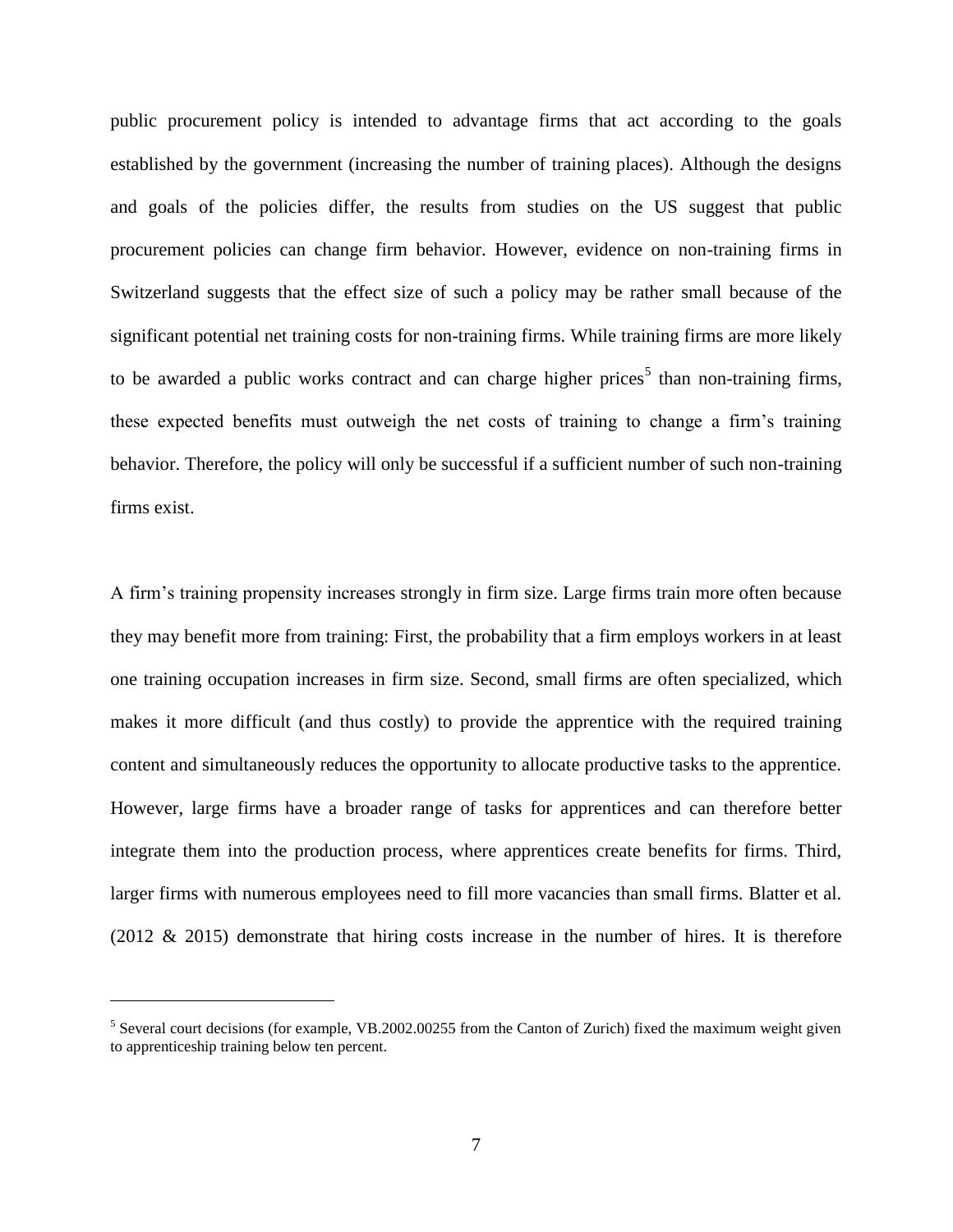beneficial for large firms to diversify their recruitment strategies and use training as a recruitment device to satisfy their future need for skilled workers.

Therefore, we can assume that the inclusion of the criterion in legal frameworks increases the probability that training firms will be treated preferentially in the public procurement process, and as a consequence, the policy creates training incentives at the margin, affecting only a small number of small-sized, non-training firms with positive but relatively low (expected) net training costs. Furthermore, because public contracts should be more prevalent in certain industries, we expect heterogeneous effects across industries.

Training firms could also create additional apprenticeship training places if the policy were able to incentivize training firms to increase the number of training places. The requirements for the preferential treatment of training firms in many cantons, however, are applied with respect to firm size and according to the customary number of apprentices in the industry. Furthermore, the majority of Swiss training firms are small firms with one or two apprentices. Therefore, we assume that the policy does not increase the number of training places in training firms.

In addition to the effect on training quantity, this study provides an analysis of the effect on training quality. In the context of training, quality aspects are very important, as only high-quality training provides young individuals with the skills required for a successful professional career. There could be a trade-off between creating additional training places and training quality, as firms that only provide training to obtain preferential treatment in the public procurement process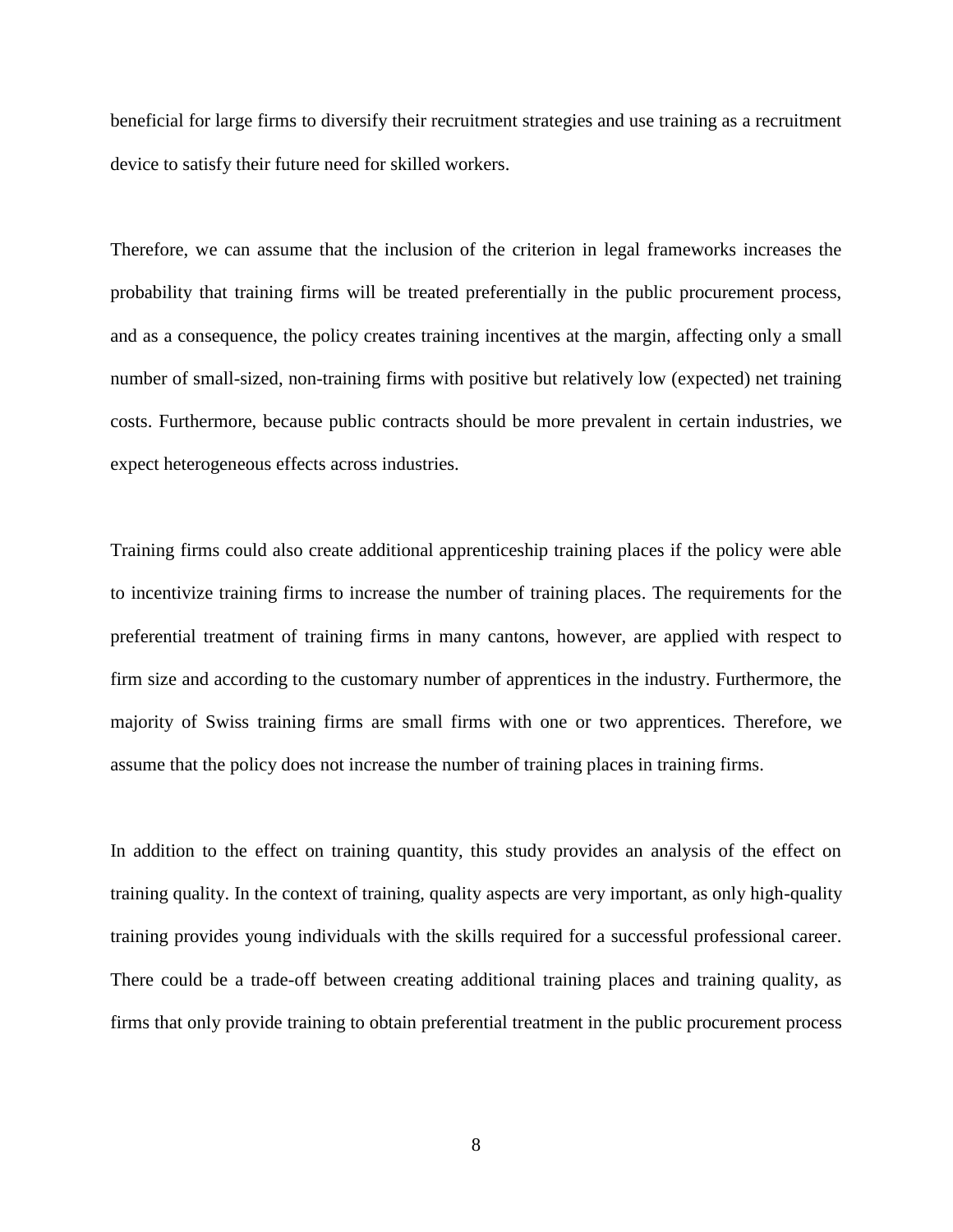might be less prone to provide high-quality training. Nevertheless, a decrease in quality may be unlikely due to legal constraints and the reputational considerations of training firms (Wolter and Ryan, 2011). Therefore, we assume that the public procurement policy has no negative effect on training quality.

#### **3. Data**

<u>.</u>

To analyze the effect of a public procurement policy on a firm's training behavior, this paper uses a representative firm-level cross-sectional dataset that was collected in 2009 to analyze the costs and benefits of apprenticeship training in Switzerland. To account for the stratified sampling the results presented in this article are weighted by sampling weights.<sup>6</sup> For the robustness check, we additionally use the same type of dataset collected in 2004. The survey on training and nontraining firms collected in 2009 comprises information on the existence of the "apprenticeship training" criterion for public contracts in the firm's field of activity (canton, industry). As a robustness check we exploit a natural variation between cantons in Switzerland and estimate a difference-in-differences model. The cost-benefit survey is a representative national survey and comprises information on 2,580 training firms and 10,116 non-training firms in 2009 and 2,413 training firms and 1,863 non training firms in 2004. In addition to detailed information on costs and benefits of apprenticeship training, the data contain comprehensive information on firm characteristics and training behavior. Moreover, in 2009, firms indicated in the survey whether in

<sup>&</sup>lt;sup>6</sup> For more details on the sample design and the calculation of weights were provided by the Federal Statistical Office.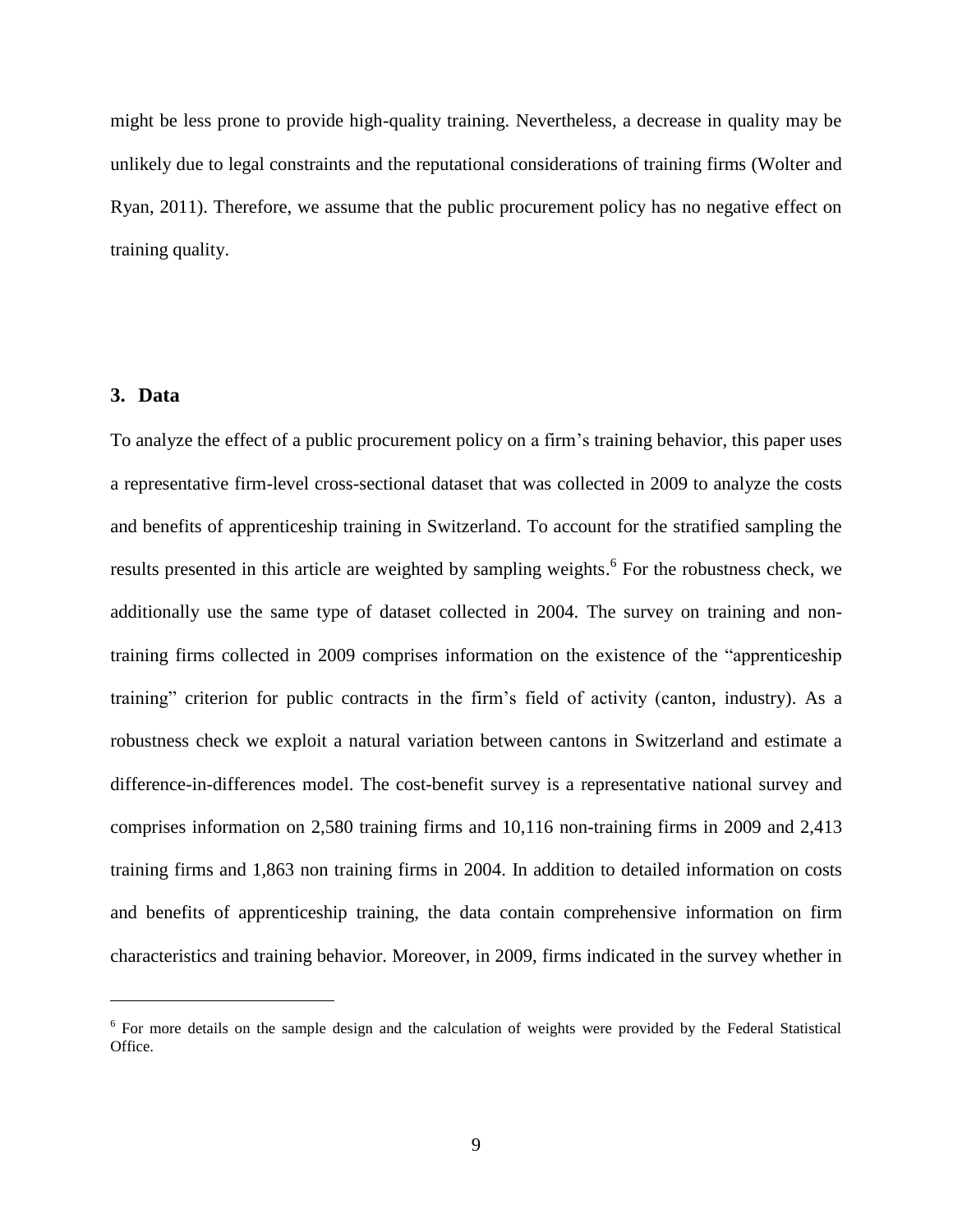their field of economic activity (canton, industry), public purchasers apply an "apprenticeship training" criterion for the award of the contract.

There are a number of reasons why we use a subjective assessment of firms as an indication whether the firm is affected by the policy rather than an objective measure: Firstly, in accordance with international laws (WTO-GPA), the criterion can only be applied to contracts below a certain contract volume threshold. Large projects above this threshold for which international firms compete for the contract are excluded, as foreign firms are not allowed to be discriminated against Swiss firms. Therefore, even if the law contains the criterion and even if we know that the firm operates in a business where public contracts are relevant, we would not know whether a firm is regularly or only hardly ever affected by the criterion. Secondly, most cantonal procurement laws contain a non-exhaustive list of potential criteria (additional to the price) for the reward of public contracts. Training apprentices is just one of these potential criteria and public purchasers are free to apply them.<sup>7</sup> Responses to a quick survey we made in several cantons regarding the application of the criterion revealed, that many cantons do not consider the criterion to be mandatory and apply it in a rather discrete manner. For these reasons we cannot identify an objective measure for the use of the criterion and have to rely on the subjective assessment of the situation in their canton and industry by the firms.

<u>.</u>

 $<sup>7</sup>$  Even public purchasers in cantons without such a criterion in there laws could theoretically apply the criterion for</sup> certain contracts.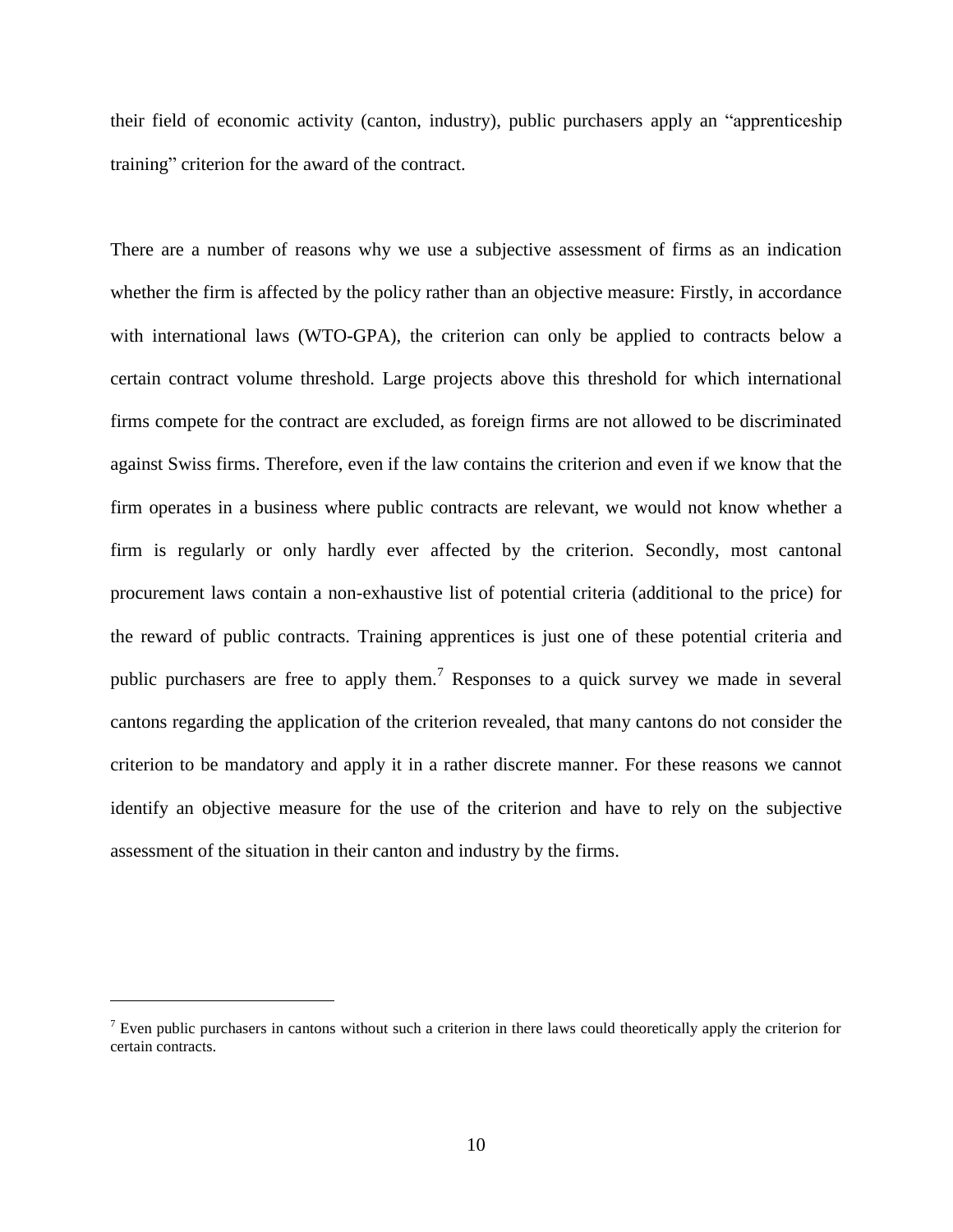Using the subjective information of firms on the use of the criterion has of course the disadvantage that the answer may be biased by the experience of firms with the process of awarding public contracts. Firms that never compete for public contracts may have a tendency to respond "no" to the question not because the criterion is not applied but rather because of their ignorance of the process. Conversely, if firms compete frequently for public contracts, they have a higher probability to learn that the criterion exists and is applied. Despite the bias that this might create in the "yes" and "no" answers, we do not see a problem for our analysis. Although the answer of the firm is a combination of the likelihood that the criterion is used by the public authorities and the inclination of firms to compete for public contracts, there is no reason to assume that the decision to train apprentices has a causal impact on the likelihood to apply later for public contracts. Firms choose their field of economic activity first and this influences the likelihood that public procurement is relevant for them or not and only depending on this the question becomes relevant whether apprenticeship training has an impact on the probability of winning a public contract. There are certainly economic sectors where apprenticeship training and public procurement are – for various reasons – positively correlated and that is the reason why we use a matching strategy that compares the training probability of firms that answer differently to the criterion question but operate in the same economic sector (see also paragraph 4).

As the focus of this analysis is on the impact of the "apprenticeship training" criterion on private firms, public institutions are excluded from the dataset. Moreover, only non-training firms that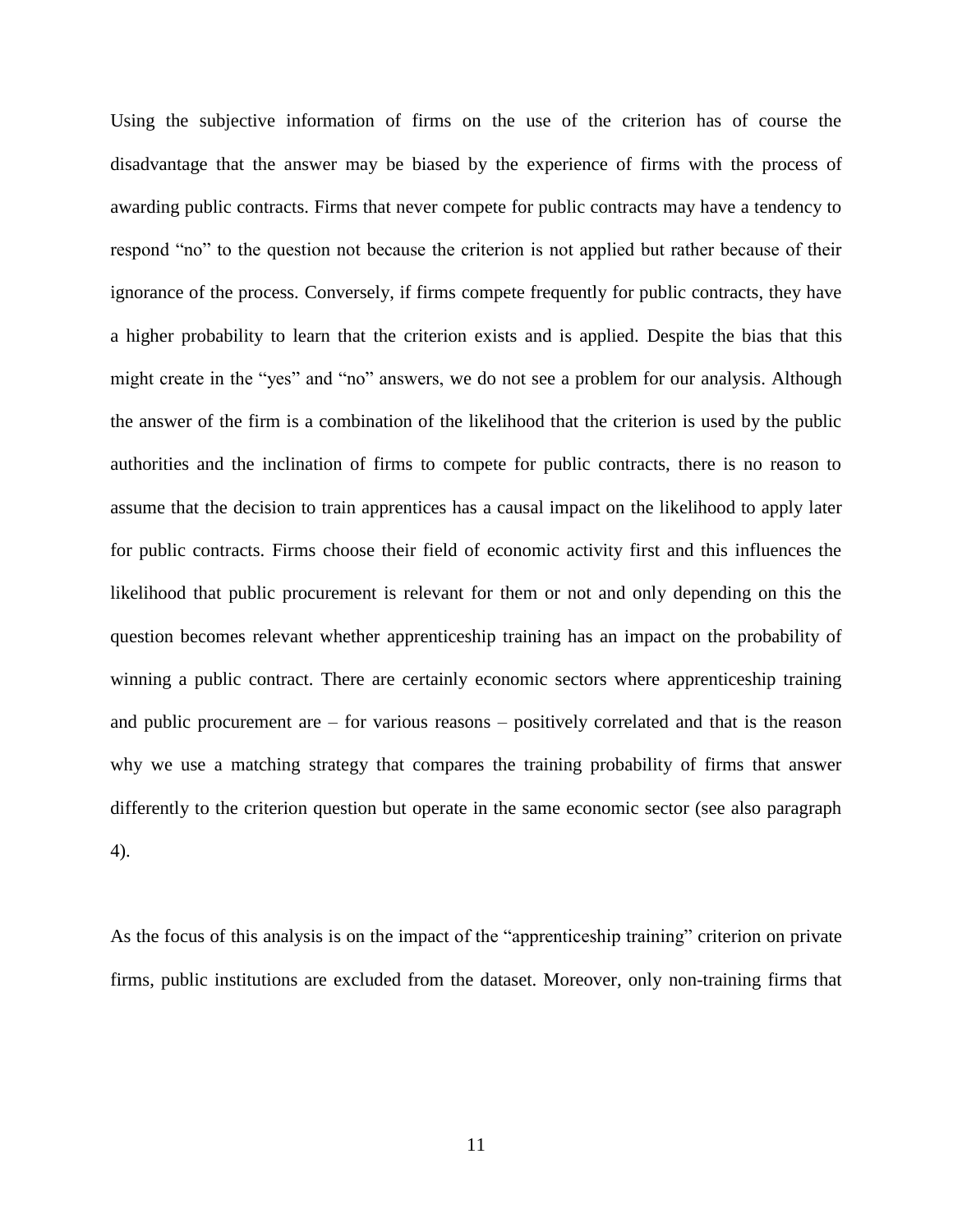are theoretically capable of offering training are considered in the analysis.<sup>8</sup> Furthermore, mainly export-oriented firms (2.6% of all firms in our sample) are excluded as they are assumed not to compete for public contracts in Switzerland.

After the exclusion of public firms, firms that theoretically cannot train, and export-oriented firms a total of 6,813 firms remain in the sample for the 2009 survey. Among those firms, 17 percent indicated that there exists a criterion "apprenticeship training" in their field of activity (yes or partially). In contrast, 68 percent of the firms are not at all affected by such a criterion.

Table 1 shows that the share of firms indicating that such a criterion exists in their field of activity is larger for training firms than for non-training firms.

| Answer              | Total share | Share training firms | Share non-training |  |
|---------------------|-------------|----------------------|--------------------|--|
|                     |             |                      | firms              |  |
| Yes                 | 6.6%        | 12.6%                | 2.8%               |  |
| Partially           | 10.5%       | 16.7%                | 6.6%               |  |
| N <sub>0</sub>      | 67.6%       | 64.0%                | 69.9%              |  |
| No answer           | 15.2%       | 6.6%                 | 20.7%              |  |
| <b>Observations</b> | 6,813       | 1,676                | 5,137              |  |

Table 1: "Apprenticeship training" criterion in public procurement, full sample

<u>.</u>

Question: Are training firms in your field of activity (canton, industry) treated preferentially when applying for public works or services?

The large number of firms (two-thirds) not being affected by the policy combined with the fact that almost all cantons knew such an "apprenticeship training" criterion by 2009 indicates that public procurement policy affects only a small fraction of firms in particular industries. Public

<sup>&</sup>lt;sup>8</sup> Firms that theoretically cannot provide training are generally very small and specialized. Their size and specialization prevent them from training because they cannot provide the apprentice with all necessary training content or do not employ workers in any training occupation.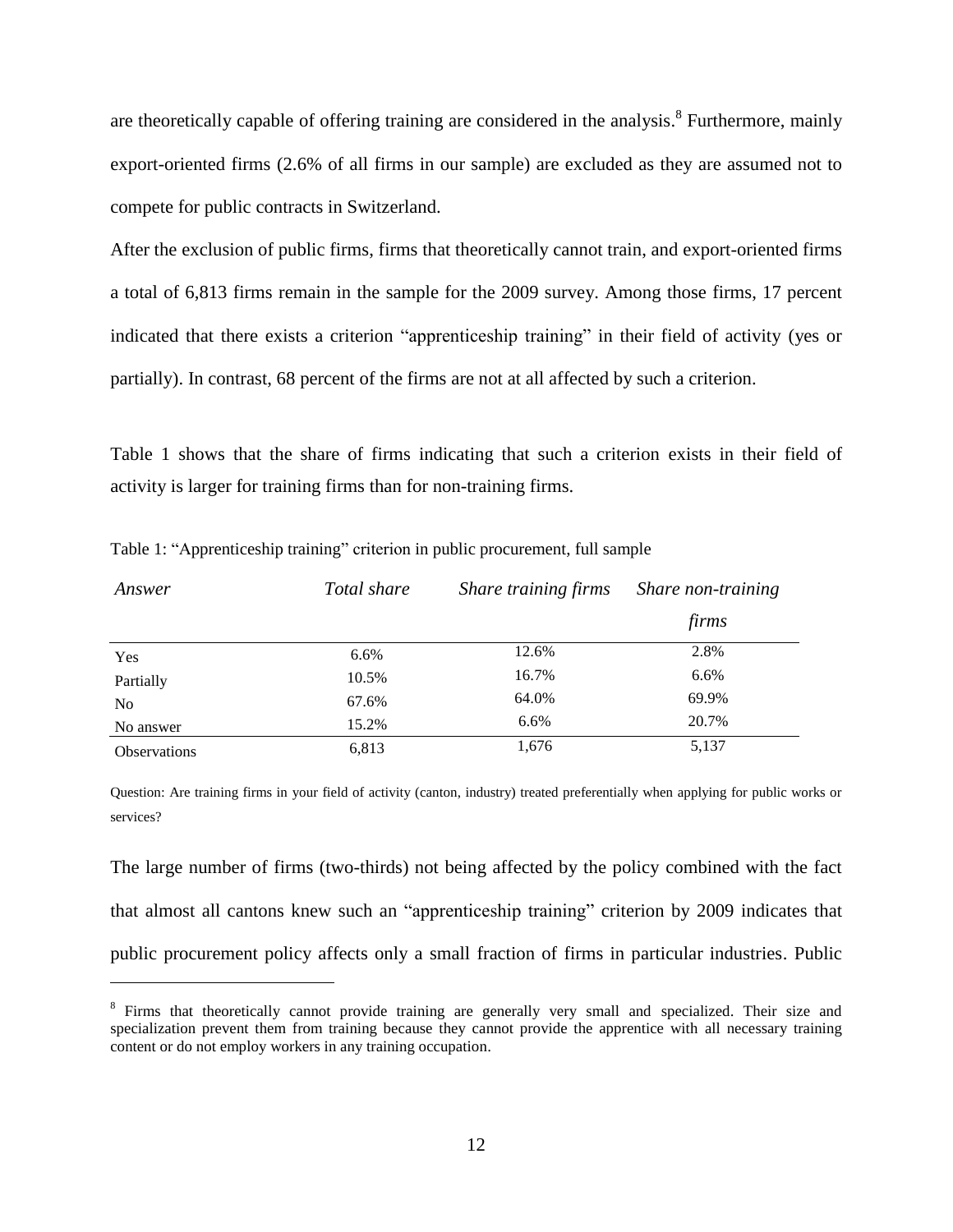contracts are typically concentrated in certain industries, such as construction, while public contracts are almost non-existent in other industries. We choose to do all analyses for the full sample as well as for a restricted sample where we only considered economic sectors where at least a minimal number of firms responded that the criterion was applied (at least 10% of the firms in the economic sector, measured on a two-digit industry level or at least 5% if combined 20% of the firms responded either "yes" or "partially yes"). These industries are manufacturing of wood, wicker, cork products and of fabricated metal products and of electrical equipment, energy supply, sewerage and waste management, recycling, construction of building, civil engineering other construction activities, architectural and engineering activities as well as insurance, reinsurance, pension funding. Thus, 1,744 firms remain for this further analysis: 48 percent of these firms indicated that public purchasers in their field of activity consider apprenticeship training when awarding the contract (see Table 2).

| Answer              | Total share | Share training firms | Share non-training |
|---------------------|-------------|----------------------|--------------------|
|                     |             |                      | firms              |
| Yes                 | 20.7%       | 31.4%                | 8.6%               |
| Partially           | 27.2%       | 34.1%                | 19.5%              |
| N <sub>0</sub>      | 41.7%       | 30.8%                | 53.9%              |
| No answer           | 10.4%       | 3.7%                 | 18.0%              |
| <b>Observations</b> | 1,744       | 596                  | 1,148              |

Table 2: Criterion apprenticeship training in public procurement; industries with public contracts

Question: Are training firms in your field of activity (canton, industry) treated preferentially when applying for public works or services?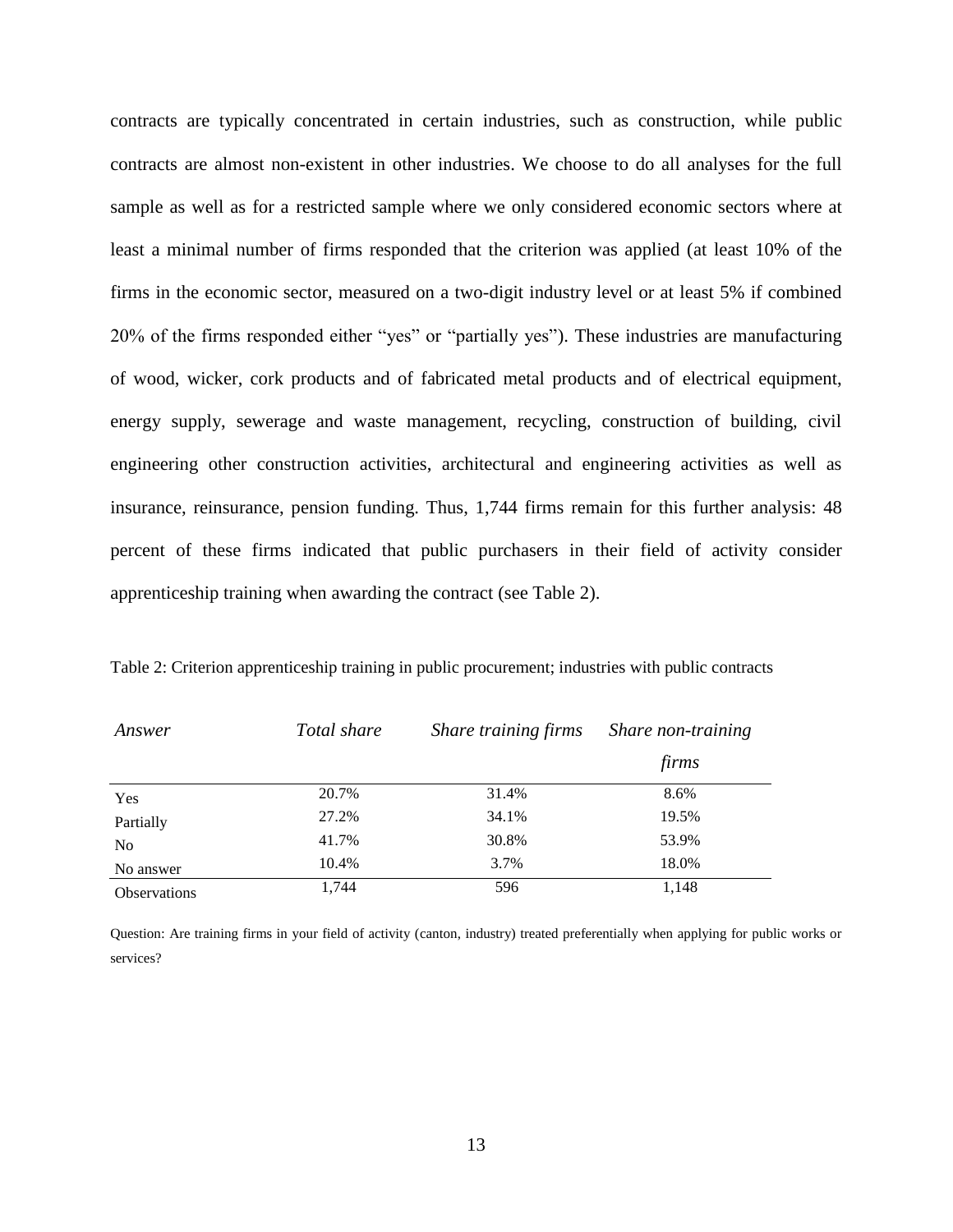The descriptive statistics in Table 1 and Table 2 suggest that there exists a positive relationship between the "apprenticeship training" criterion in public procurement and the training probability.

In addition to estimating the effect of public procurement policy on the number of training places (quantity), the cost-benefit data makes it possible to investigate potential effects on training quality.<sup>9</sup> Training quality is multidimensional and thus difficult to measure. The advantage of the present data is that they contain comprehensive information on apprenticeship training within the firm and comprise two indicators of training quality. The first indicator is the average number of weekly training hours per apprentice, and the second is the relative productivity of the apprentice in the last year of training, compared to the productivity of the average skilled worker in the same trade within the firm. Training hours indicate how many hours instructors and other workers in the firms invest in training the apprentice. A negative effect on training hours implies that the additionally created training places provide less training and therefore provide training of belowaverage quality. The second quality measure, the relative productivity of the apprentice in the last year of training, is an output-oriented measure and indicates how well apprentices are prepared for their career as skilled workers after receiving training. A lower value for the relative productivity due to the public procurement policy would indicate that apprentices receiving training as a result of such a policy are not as well prepared for their future professional careers

<u>.</u>

<sup>&</sup>lt;sup>9</sup> For the analysis on training quality we use only firms that answer the question on the existence of an "apprenticeship training" criterion in public procurement with "yes" or "no". However, results remain qualitatively the same when other firms are considered, too.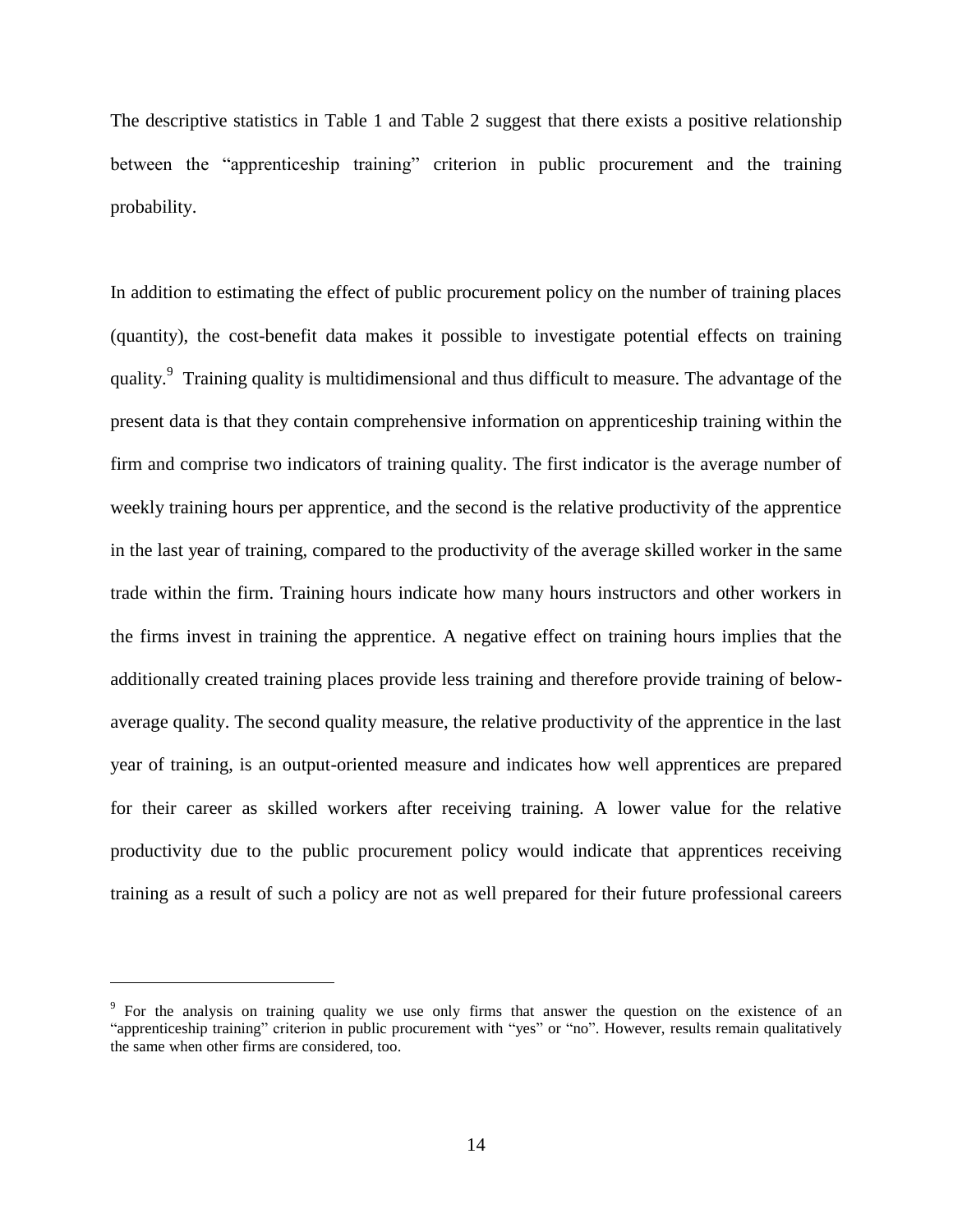than other apprentices. Descriptive statistics for the quality measures are provided in [Table 9](#page-30-0) in the Appendix.

#### **4. Empirical Strategy**

<u>.</u>

To calculate the average treatment effect and to control for differences between firms affected and not affected by the criterion, this paper adopts a matching strategy. The applied exact matching (Abadie et al.,  $2004$ <sup>10</sup> ensures that only firms with similar (observable) characteristics are compared. The effect of the treatment can be defined in a potential outcome framework (Rubin, 1974).  $Y_i(1)$  denotes the outcome (training behavior or training quality) of firm *i* when exposed to the treatment, and  $Y_i(0)$  is the outcome for firm *i* when not exposed to the treatment.  $Y_i$  is equal to one for training firms and zero for non-training firms, for the training quality denotes to the quality measures training hours or relative productivity of the apprentice in the last year of training. The treatment  $D_i$  represents preferential treatment of training firms in the public procurement process.  $D_i$  takes the value one if an "apprenticeship training" criterion exists in the firm's field of activity and zero otherwise. As never both,  $Y_i(1)$  and  $Y_i(0)$  are observable for one firm, the unobserved potential outcome for each firm *i* has to be estimated.

 $10$  We use the stata program nnmatch for nearest neighbor matching with the option "exact" ensuring that a vast majority of the matched firms have the same characteristics in terms of firms size category and industry.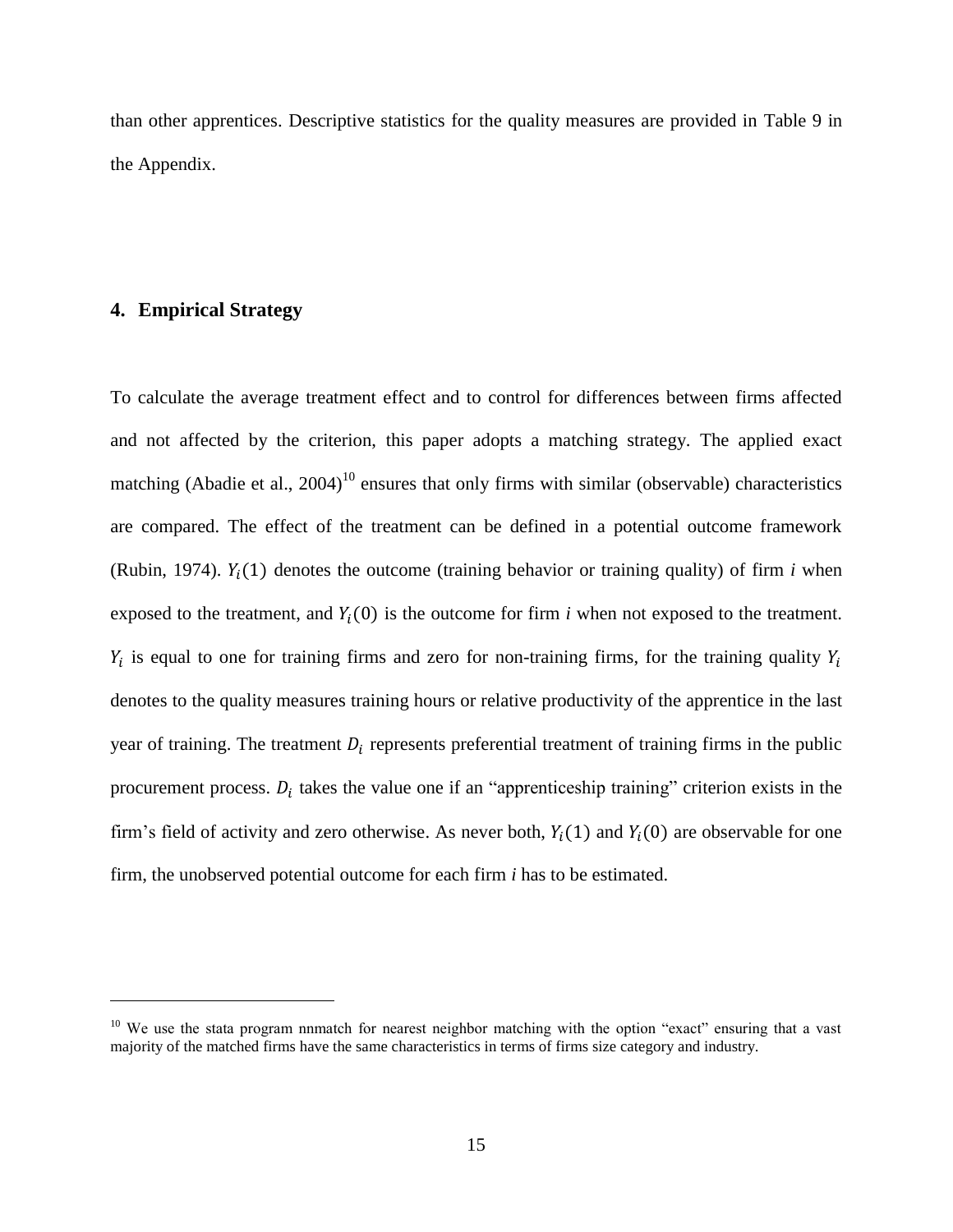Let the observed outcome  $Y_i$  be denoted by:

$$
Y_i = Y_i(D_i) = \begin{cases} Y_i(0) & \text{if } D_i = 0\\ Y_i(1) & \text{if } D_i = 1 \end{cases}
$$
 (1)

For the estimation of the unobserved potential outcome (counterfactual), the matching method imputes the missing counterfactual by averaging outcomes of similar firms (with the same observable characteristics) in the sample but who were exposed to the other treatment. To ensure that the estimator identifies a causal and consistent treatment effect two assumptions have to hold: The first underlying assumption for an unbiased estimate of the causal effect is that there are no unobservables that affect the training decision and the choice of the firm to be active in an industry and canton where training firms are treated preferentially in the public procurement process at the same time (unconfoundness).

$$
Y_i(1), Y_i(0) \perp D_i | X = x \tag{2}
$$

where X represents a set of observable characteristics. This unconfoundness assumption would be violated if firms would first choose to train or not and then, as a function of the first decision, choose their field of activity and the canton of location. As apprenticeship training is never the core business of a firm we can safely assume that firms first choose their field of activity and make their location decision and subsequently make their training decision. The location decision is independent of the existence of the training criterion in cantonal laws, and therefore, the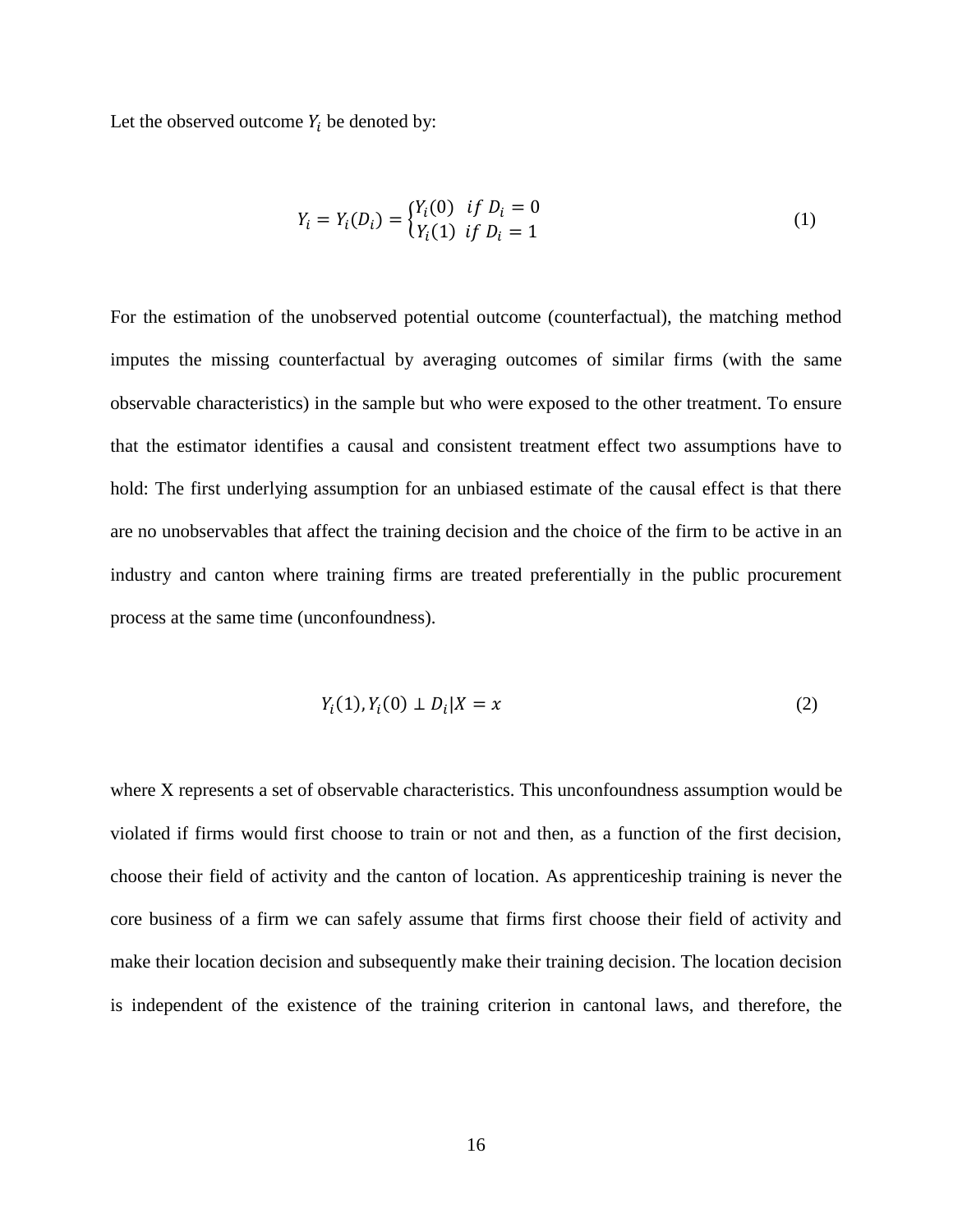treatment is random for firms with the same observables and the unconfoundness assumption holds.

The second assumption

$$
0 < P(D_i = 1 | X) < 1 \tag{3}
$$

holds when the probability of assignment is restricted between zero and one (Abadie et al., 2004). This assumption holds for the sample of firms in industries with a considerable amount of public contracts, as there are enough firms with similar characteristics that are (not) affected by preferential treatment of training firms in public contracting.

For the unobserved potential outcome the simple matching estimator (Abadie et al, 2004) is:

$$
\widehat{Y}_l(0) = \begin{cases}\n Y_i & if \ D_i = 0 \\
\frac{1}{\# \mathcal{T}_M(i)} \sum_{l \in \mathcal{T}_M(i)} Y_l & if \ D_i = 1\n \end{cases} \tag{4}
$$

$$
\widehat{Y}_l(1) = \begin{cases} \frac{1}{\# \mathcal{T}_M(i)} \sum_{l \in \mathcal{T}_M(i)} Y_l & \text{if } D_i = 0\\ Y_i & \text{if } D_i = 1 \end{cases} \tag{5}
$$

where  $T_M(i)$  denotes the set of indices for the matches for a firm *i* and  $#T_M(i)$  the number of elements of  $T_M(i)$ . *l* represents the observations of the control group.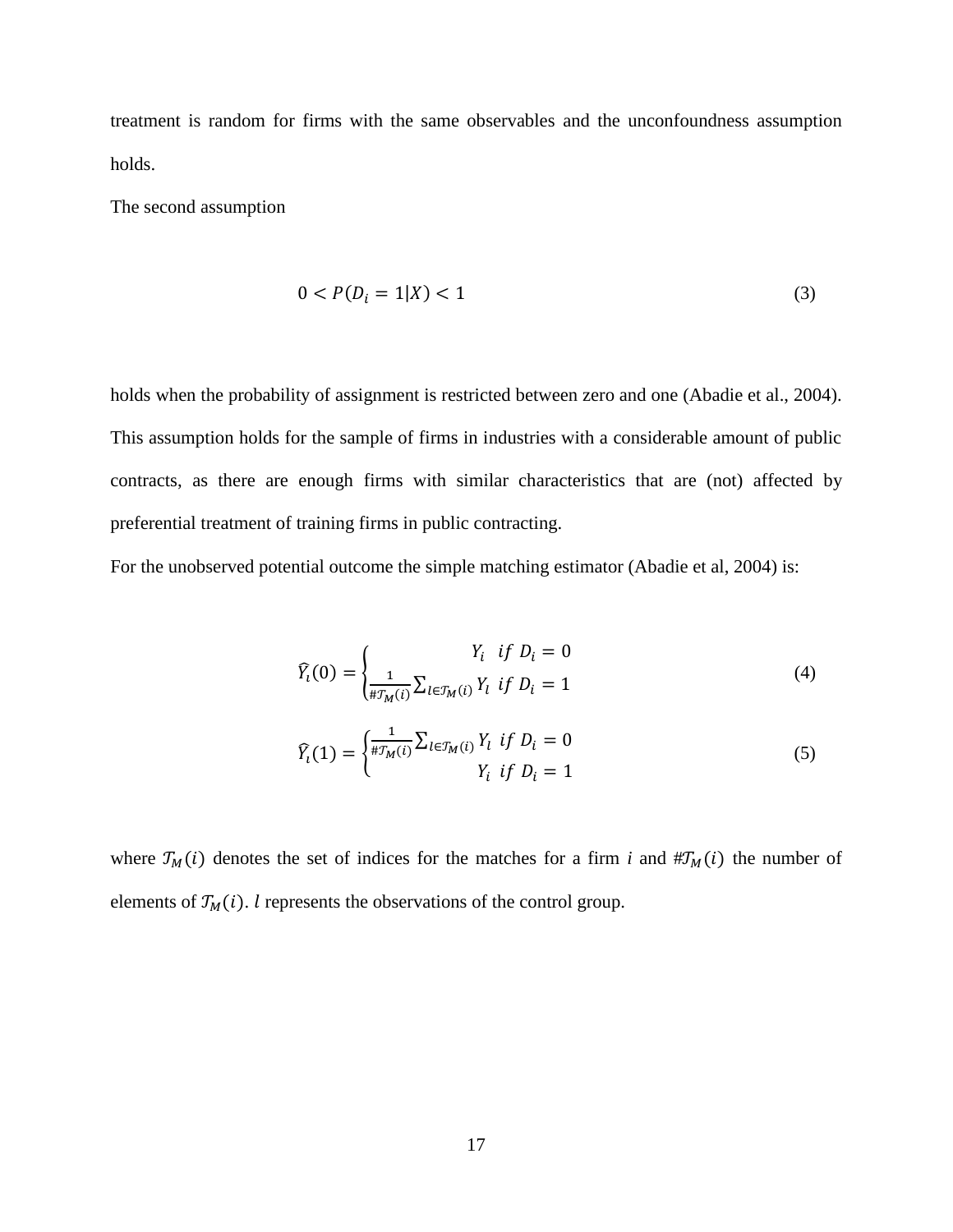The matching estimator for the average treatment effect on the treated is then: $11$ 

$$
ATT = \frac{1}{N_1} \sum_{i:D_i=1} \{Y_i - \widehat{Y}_i(0)\}
$$
\n(6)

#### **5. Results**

Table 3 shows the average treatment effects on the treated (ATT) for all firms in our sample. The first coefficient represents the effect for firms that are affected by the criterion in their whole field of activity compared to those firms not being affected. The second line presents the ATT for firms partially affected by the criterion compared to not affected firms. This effect is smaller compared to the precedent effect. Thus, as expected, the criterion creates more incentives for firms being more heavily affected by the policy. The finding, that not only firms that responded "yes" in the survey train more than firms that see themselves not affected at all but also that the impact – while positive – is smaller for firms that feel only partially affected, is an indication, that the effect of the public procurement instrument on training behavior is more than just a spurious correlation. Finally, the last line in Table 3 represents the effect for firms partially and entirely affected by the procurement policy compared to firms that are not affected. The ATT show, that all effects are significantly positive and reveal an effect of about 20 to 28 percentage points.

1

 $11$  For additional details see Abadie et al. (2004)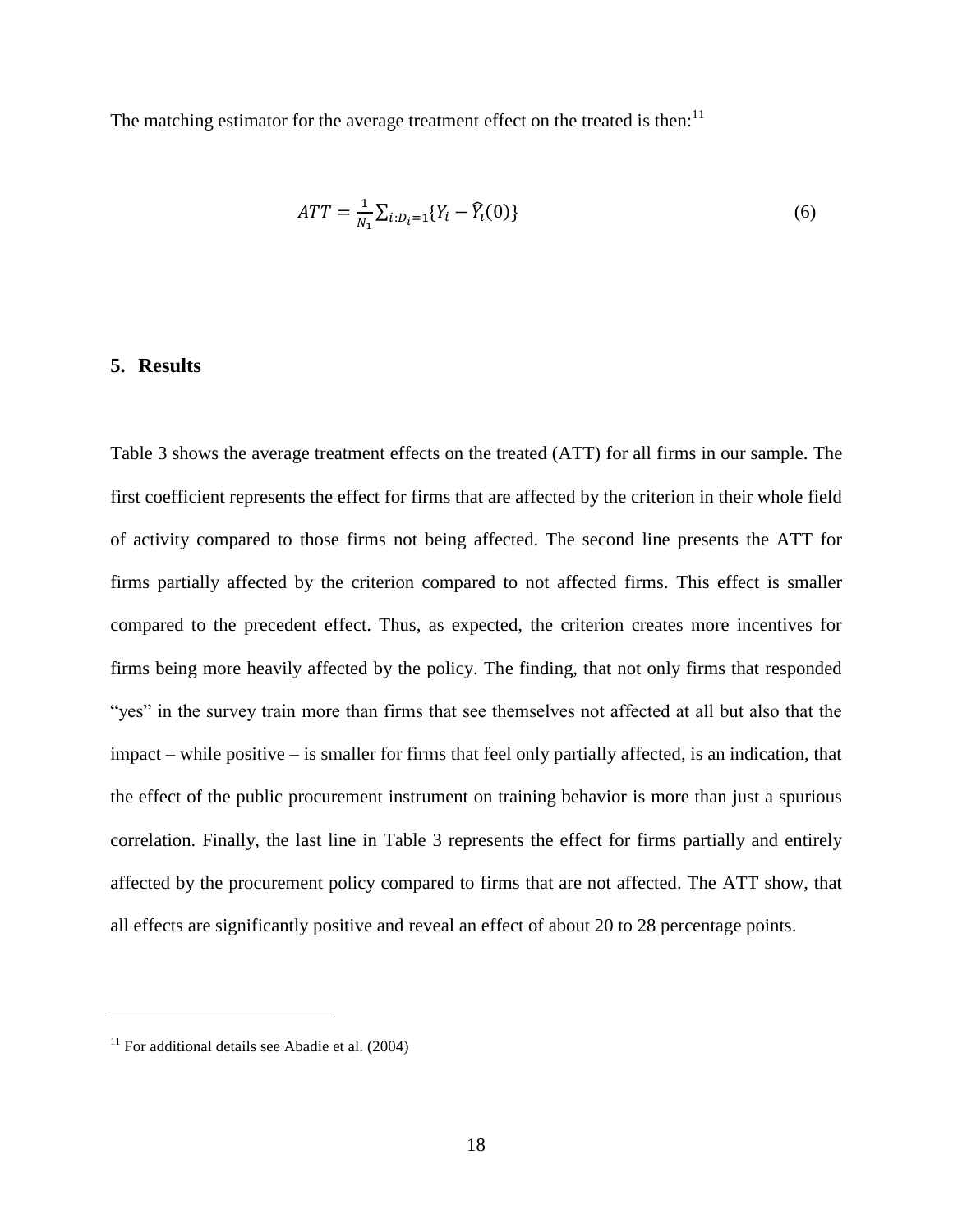|                                     | Coefficient | Std. Error | N     |  |
|-------------------------------------|-------------|------------|-------|--|
| "yes" to "no" firms                 | $0.280***$  | 0.0349     | 4.970 |  |
| "partially" to "no" firms           | $0.198***$  | 0.0277     | 5.279 |  |
| "yes" and "partially" to "no" firms | $0.230***$  | 0.0253     | 5,670 |  |

Table 3: Bandwidth for the effect of the "apprenticeship training" criterion on training probability

Note: Matching variables: Industry (two-digit-level) and firm size. Robust standard errors.

"Yes" firms: firms that are affected by the policy in their whole field of activity

"Partially" firms: firms that are in some fields of activity affected by the policy

[Table 4](#page-20-0) presents the results (ATT) for the reduced sample of firms operating in industries with public contracts. Furthermore, to count for non-response different firms are considered as treated firms. The results show bandwidths for the effect as different answering scenarios are assumed for the non-responses.<sup>12</sup> The results show that the ATT is positive for all scenarios. The effect is larger for firms that are in all their fields of activities affected by the policy ("yes" firms) compared to firms that are only in parts of their activities affected by the criterion ("partially" firms). For all firms affected by the policy ("yes" and "partially" firms), the bandwidth of the effects on their training probability is between 19 to 32 percentage points.<sup>13</sup>

<span id="page-20-0"></span>

| Table 4: Bandwidth for the effect of the "apprenticeship training" criterion on training probability |  |  |  |
|------------------------------------------------------------------------------------------------------|--|--|--|
|------------------------------------------------------------------------------------------------------|--|--|--|

|                             | effect      |             |      | 95%-confidence interval |  |  |
|-----------------------------|-------------|-------------|------|-------------------------|--|--|
|                             | lower bound | upper bound |      |                         |  |  |
| "yes" firms                 | 0.15        | 0.37        | 0.08 | 0.45                    |  |  |
| "partially" firms           | 0.11        | 0.28        | 0.04 | 0.35                    |  |  |
| "yes" and "partially" firms | 0.19        | 0.32        | 0.13 | 0.38                    |  |  |

Note: Matching variables: Industry (two-digit-level) and firm size. Estimates for different answering scenarios for "no answer" firms. Robust standard errors.

"Yes" firms: firms that are affected by the policy in their whole field of activity

"Partially" firms: firms that are in some fields of activity affected by the policy

<u>.</u>

<sup>13</sup> The 95%-percent confidence intervals show that estimated effects are significantly higher than zero.

<sup>&</sup>lt;sup>12</sup> Non-responses are once considered as firms affected, once partially affected and once not affected by the policy.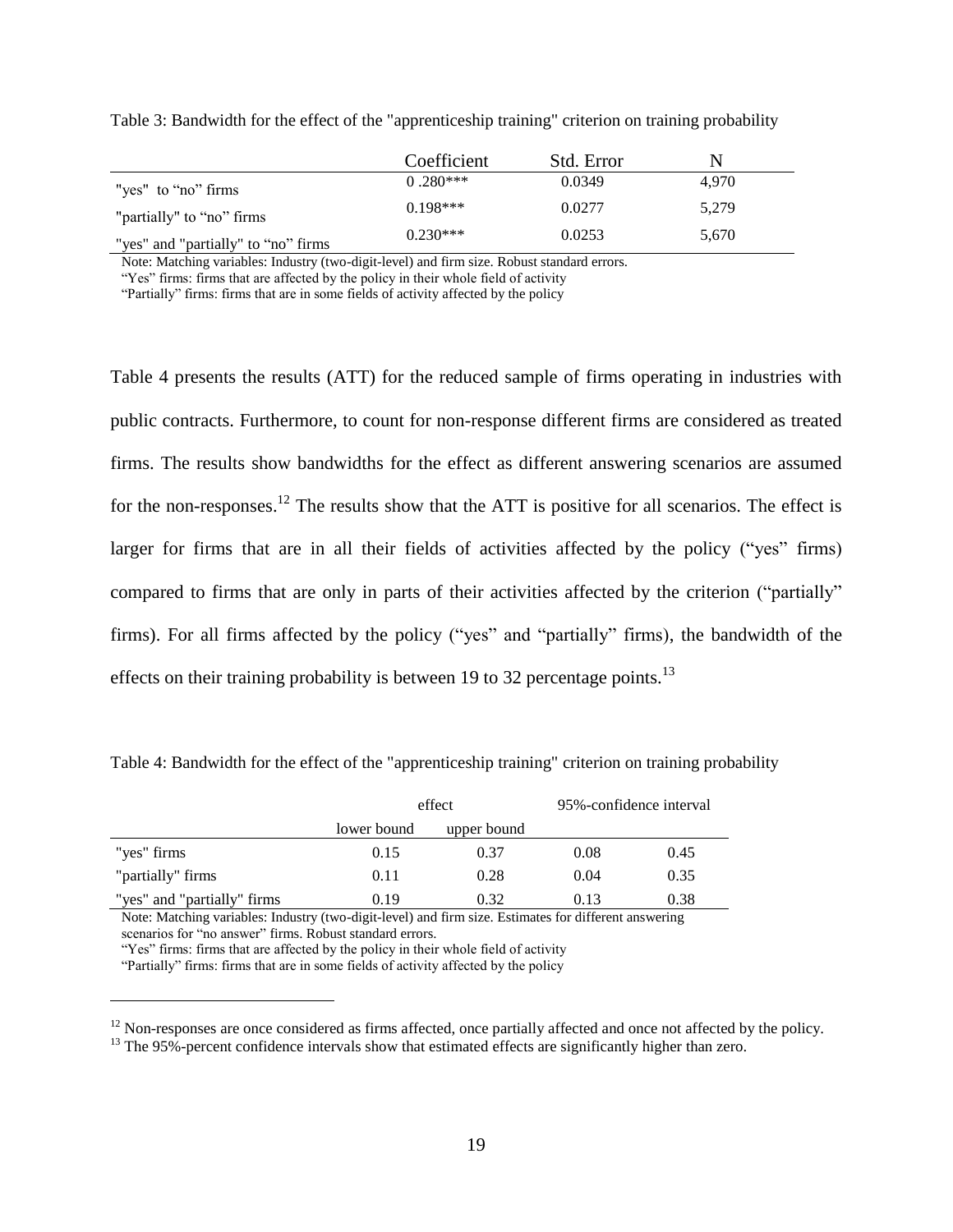The effect sizes are comparable between the full and the reduced sample, which is not surprising, as the presented effect is an average treatment effect on the treated and by definition the majority of treated firms operate in industries with public contracts. The increase in training probability seems to be very high. However, one has to bear in mind that this effect considers only a very small fraction of firms in industries where public contracts are very important. Therefore, the effect size does not represent a large overall increase of training places. The present data does not allow identifying the effect on the whole apprenticeship market. However, we know that from all firms answering the question about the "apprenticeship training" criterion in our survey, only about 20 percent were at least partially affected by the policy. 80 percent of the firms were not affected by the policy. Weighing the average treatment effect on the treated (ATT) presented in [Table 4](#page-20-0) for these 20 percent reveals an overall effect on training probability of about 3.8 to 6.4 percentage points. However, the number of training firms does not represent the number of training places. The number of newly created training places primarily depends on the size of the incentivized firms. If additional training places are created predominantly in small firms, then an additional training firm typically only provides one additional training position. If, however, large firms were more likely to be incentivized by such a policy, then an additional training firm could create more than one additional training position. Moreover, additional training places could be created in training firms, increasing the number of apprentices. [Table 5](#page-22-0) shows average treatment effects on the treated by firm size (for the reduced sample). The results in [Table 5](#page-22-0) demonstrate that only small and medium firms with less than 50 employees are affected by the instrument, whereas large firms are not incentivized by the criterion.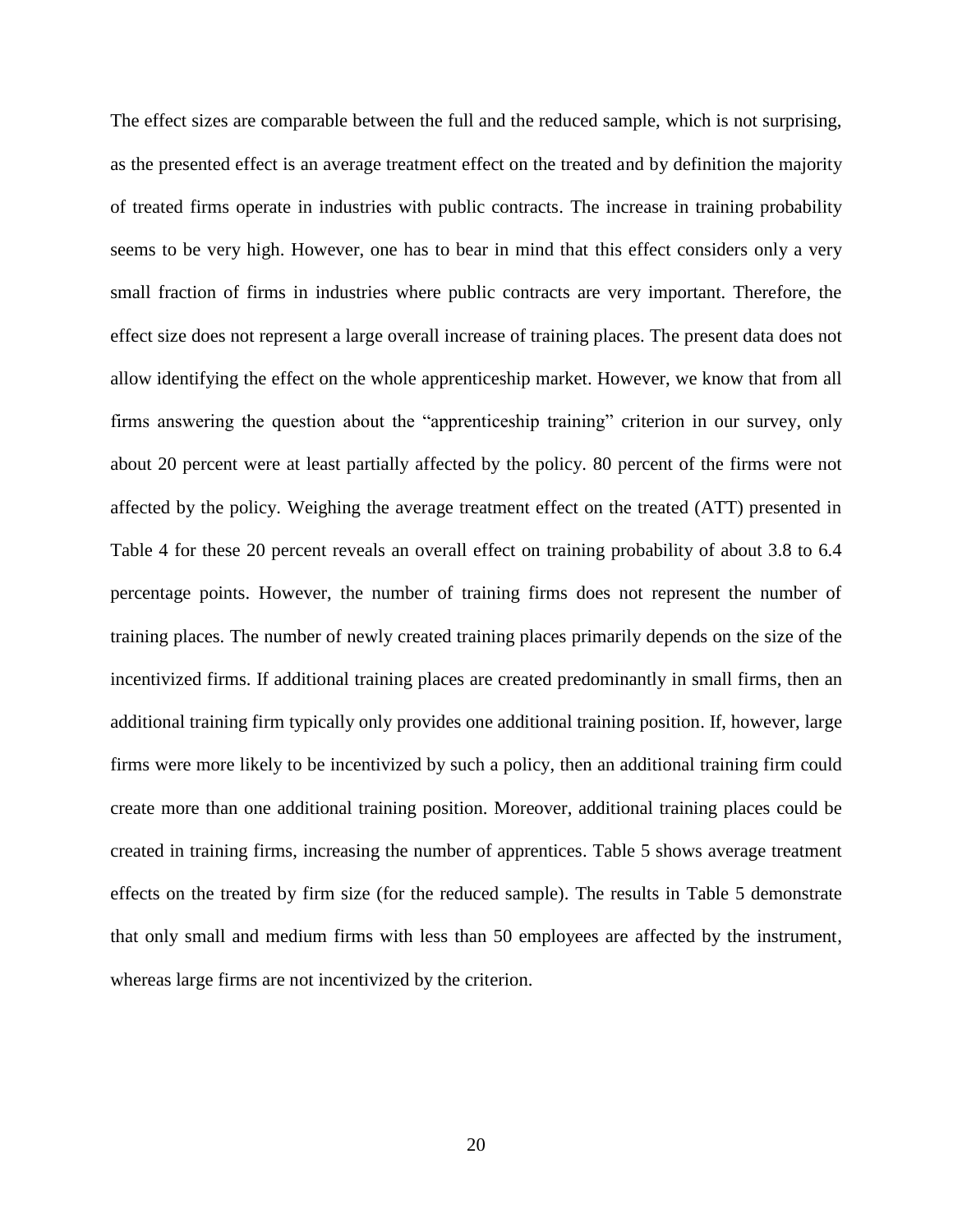| Firm size             | Coefficient | Standard error | <b>Observations</b> |
|-----------------------|-------------|----------------|---------------------|
| (Number of employees) |             |                |                     |
| $1-9$                 | 0.38        | $0.054***$     | 647                 |
| 10-49                 | 0.35        | $0.078***$     | 289                 |
| 50-99                 | 0.09        | 0.090          | 101                 |
| >100                  | 0.16        | 0.113          | 72                  |

<span id="page-22-0"></span>Table 5: The effect of the "apprenticeship training" criterion on the training probability by firm size

Note: Matching variables: Industry (two-digit-level). ATT for firms affected by the "apprenticeship training" criterion in the public procurement process compared to those than are unaffected. Missing values and firms partially affected are excluded. Robust standard errors.

Significance level: \* *p*< .1, \*\**p*< .05, \*\*\**p*< .01

This result is in line with our hypotheses; large firms have higher training probabilities independent of the existence of the criterion as large firms train apprentices to a larger extent for investment reasons, i.e., to retain apprentices as skilled workers after training, they are less responsive to additional monetary incentives than smaller firms that predominantly have a production-oriented training motive (i.e., training creates a net benefit by the end of the program). Moreover, the probability of employing workers in at least one training occupation increases in firm size. Therefore, larger firms have more productive tasks for apprentices and can better integrate them into their production process, where apprentices create benefits for firms. Conversely, small and specialized firms face greater difficulties in providing the required training content and are less able to allocate productive tasks to an apprentice.

Besides the effect at the extensive margin, the criterion could also affect the number of apprentices in training firms. Some cantons consider the number of apprentices as a function of the total number of workers in the firm and the industry standard number of apprentices, when applying the "apprenticeship training" criterion. However, for the majority of rather small firms,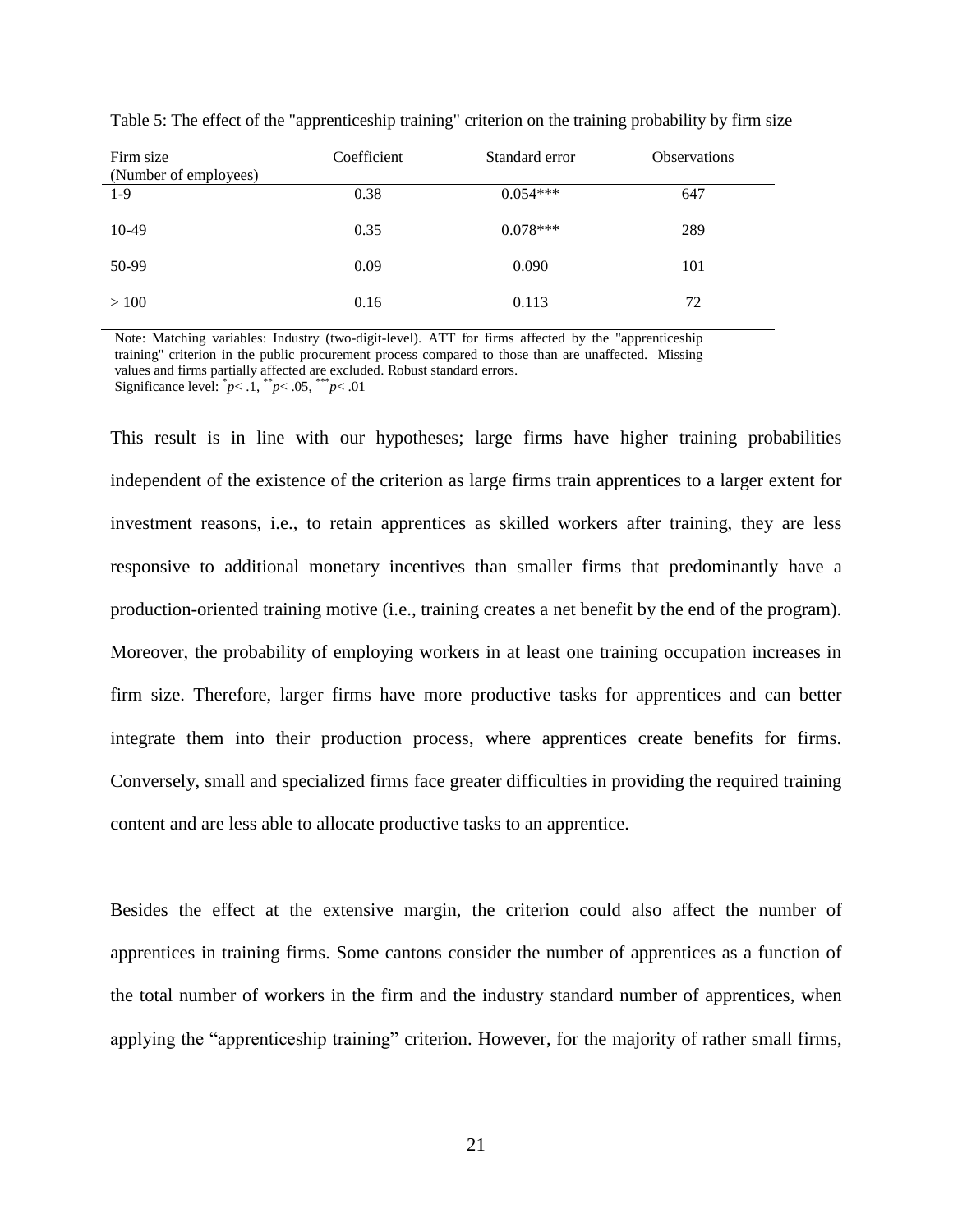one apprentice is standard. The results in [Table 6,](#page-23-0) therefore, show no effect of the criterion and are in line with the hypotheses that training intensity is not affected by the criterion.<sup>14</sup>

<span id="page-23-0"></span>Table 6: Effect of the "apprenticeship training" criterion on training intensity; training firms only

|                    | Coefficient | Standard error | <i><b>Observations</b></i> |
|--------------------|-------------|----------------|----------------------------|
| Training intensity | $-0.15$     | 0.324          | 379                        |

Note: Matching variables: Industry (two-digit) and firm size. ATT for firms affected by the "apprenticeship training" criterion in the public procurement process compared to those than are unaffected. Missing values and firms partially affected are excluded. Robust standard errors. Significance level: \* *p*< .1, \*\**p*< .05, \*\*\**p*< .01

The results demonstrate that public procurement policy can create additional training places by incentivizing non-training firms to train. However, only small firms operating in industries with public contracts are affected by the policy. Although the policy is successful in creating training incentives for these particular firms, the overall effect on the number of training firms is limited. A back-on-the-envelope calculation of the effect of the criterion on the apprenticeship market<sup>15</sup>, which is the main target of politicians claiming such a policy, shows an increase of about 2 to 4.9 percent in the number of training places as a result of this public procurement policy.

For a comprehensive assessment of the instrument, it is crucial to analyze the effect on training quality. The instrument is only successful if the additional training places provide sufficiently

1

 $14$  As an additional analysis we also checked, whether the positive effect of the criterion on the training probability provokes a crowding out of other training measures. Our analyses shows that firms that report to be affected by the criterion do not report less continuous training for the personnel compared to firms that report not being affected (results can be obtained from the authors on request).

 $15$  The present data does not allow estimating the effect on the number of apprenticeship training places. The backon-the-envelope calculation assumes that every additional training firm creates one additional training place and compares this number to the total number of training places in 2009 in Switzerland.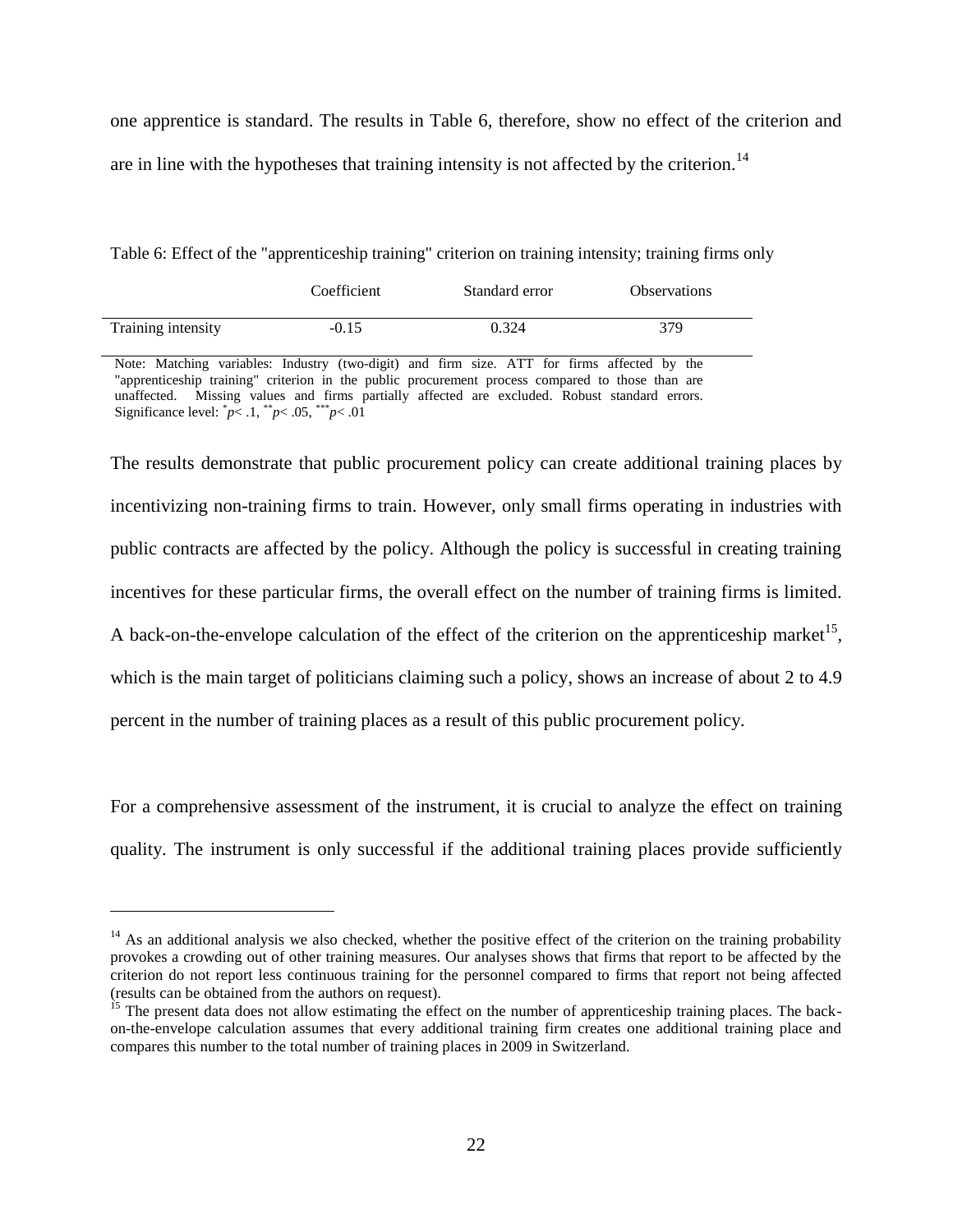high training quality. [Table 7](#page-24-0) reports the effects of the instrument on training quality.<sup>16</sup> In line with our hypotheses we cannot find any trade-off between training quantity and training quality, as there are no differences in the number of training hours and the relative productivity of apprentices in the last year of training between firms that are affected and those that are not affected by the criterion.

<span id="page-24-0"></span>Table 7: Effect of the "apprenticeship training" criterion on training quality; training firms only

|                                                    | Coefficient | Standard error | <b>Observations</b> |
|----------------------------------------------------|-------------|----------------|---------------------|
| Number of training hours <sup>17</sup>             | 0.03        | 0.22           | 379                 |
| Relative productivity in the last year of training | $-1.01$     | l.81           | 379                 |

Note: Matching variables: Industry (two-digit-level) and firm size. ATT for firms affected by the "apprenticeship training" criterion in the public procurement process compared to those than are unaffected. Missing values and firms partially affected are excluded. Robust standard errors. Significance level:  $p < 0.1, p < 0.05, p < 0.01$ 

#### *Robustness check*

<u>.</u>

The results elicited from the cross-section analysis reveal a positive effect of the social public procurement policy on training probability. However, whether these effects are truly causal or the result of unobserved heterogeneity between treated and non-treated firms cannot be answered with a cross-sectional comparison alone. Therefore, we additionally estimate the effect of this policy on training behavior exploiting that some cantons mentioned in their legal frameworks the possibility to treat training firms preferentially before 2004, while other cantons only introduced

<sup>&</sup>lt;sup>16</sup> Firms partially affected by the policy are excluded. However, the results do not change qualitatively when accounting for these firms.

 $17$  Descriptives for the quality measures can be found in the appendix.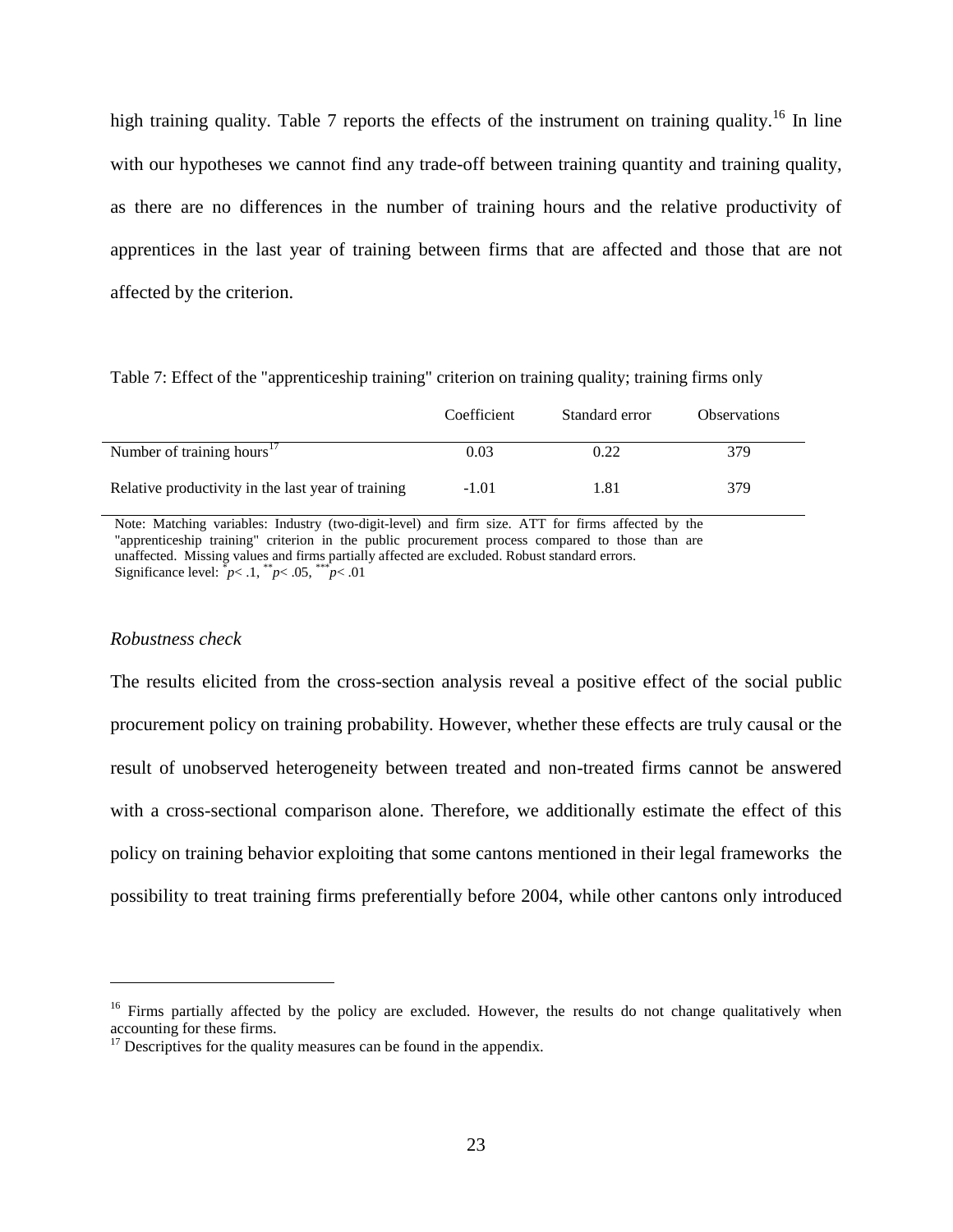the "apprenticeship training" criterion between 2004 and 2009.<sup>18,19</sup> Before 2004, eleven cantons<sup>20</sup> already introduced regulations that allowed public purchasers to treat training firms preferentially. Two of them<sup>21</sup> introduced the criterion between 2000 and 2004, while all others did so before 2000. To estimate the causal effect, we use the introduction of such a criterion in ten cantons between 2004 and 2008.<sup>22</sup> Apprentices in Switzerland are typically recruited at least half a year before the beginning of the training in August.<sup>23</sup> Therefore, the introduction of the criterion in 2004 does not affect the number of training places in 2004 but only in 2005. Four cantons had no such regulations even by 2009 and are consequently dropped from the analysis.<sup>24</sup> 37 percent of the private firms that theoretically can train participated in training in 2004 in cantons knowing the "apprenticeship training" criterion already before 2004 ("no change" cantons). In cantons not mentioning such a criterion in their public procurement laws the according share was 38 percent. For both groups training probability increased between 2004 and 2009, however, with 8 percentage points compared to 3 percentage points this increase was much

-

<sup>&</sup>lt;sup>18</sup> Unfortunately, the administrative records of the Swiss establishment register are not updated annually. As the census years do not fit well with the introduction of the "apprenticeship training" criterion we therefore have to rely on the survey data from 2004 and 2009.

<sup>&</sup>lt;sup>19</sup> A crucial assumption for the identification of a causal effect of the treatment is a common trend before the treatment. Unfortunately, we can neither exclude nor confirm a common trend, because no data exist before 2000 to analyze a common trend.

<sup>&</sup>lt;sup>20</sup> These cantons are Aargau, Appenzell Innerrhoden, Berne, Fribourg, Geneva, Glarus, Jura, Neuchâtel, St. Gallen, Vaud, Zurich.

 $21$  Only two rather small Cantons (Appenzell Innerrhoden and Neuchâtel) introduced the criterion between 2000 and 2004.

<sup>&</sup>lt;sup>22</sup> Appenzell Ausserrhoden, Grisons, Luzern, Obwalden, Schaffhausen, Solothurn, Schwyz, Thurgau, Uri, Zug.

<sup>&</sup>lt;sup>23</sup> For example by April 2012 72 percent of the potential apprentices already had a training contract signed for an apprentices already had a training contract signed for an apprentices already had a training contract si apprenticeship starting in August 2012. *Source: SBFI Lehrstellenbarometer, http://www.sbfi.admin.ch/berufsbildung/01587/01607/index.html?lang=de, 27.5.2013*

<sup>&</sup>lt;sup>24</sup> The dropped cantons are Basel-Stadt, Basel-Land, Valais and Nidwalden. About 10 percent of the observations are dropped due to the exclusion of these cantons. Firms from these cantons are not a considered as a meaningful control group as these cantons are very particular and the number of observations is small.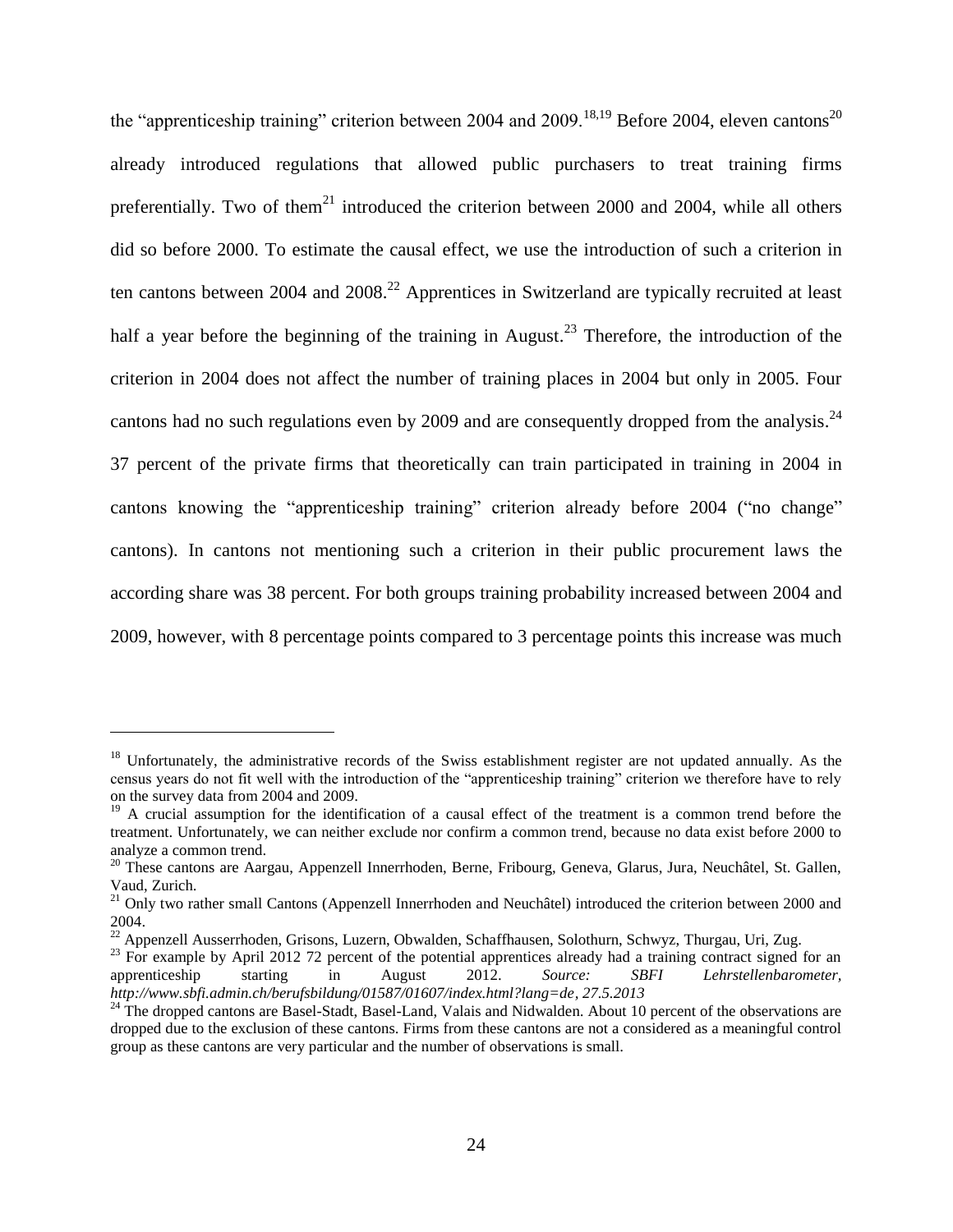stronger in cantons introducing the "apprenticeship training" criterion between 2004 and 2009.<sup>25</sup> The considerable increase in training probability in cantons that introduced the criterion between 2004 and 2009 suggests that this policy instrument was very successful. However, the increase in the share of training firms in cantons with a change in their public procurement laws could be the result of reasons other than a change in public procurement policy. Therefore, to control for trends in training conditions, this section compares firms in cantons with and without a legislative change and applies a difference-in-differences strategy. The treatment group consists of all firms in cantons with changes in the relevant legislation between 2004 and 2009. The control group comprises firms in cantons that introduced the "apprenticeship training" criterion in their legal frameworks before 2004. The two years of data (2004 and 2009) allow controlling for systematic time-invariant differences between control and treatment group.

The effect is estimated with a linear regression model (for more details see for example Angrist and Pischke, 2009):

$$
Y_{ict} = \beta_0 + \beta_2 D09_t + \beta_3 Change_c + \delta(D09_t \cdot Change_c) + X'_{ist}\beta + \varepsilon_{ist} \tag{7}
$$

where  $D09<sub>t</sub>$  denotes a dummy for the post-treatment period (cross-section 2009) and *Change*<sub>c</sub> is a dummy that takes the value one for firms in cantons with changes in procurement legislation and

<u>.</u>

 $25$  For the control group of firms in cantons knowing the criterion before 2004 the share of training firms increased from 37 to 40 percent.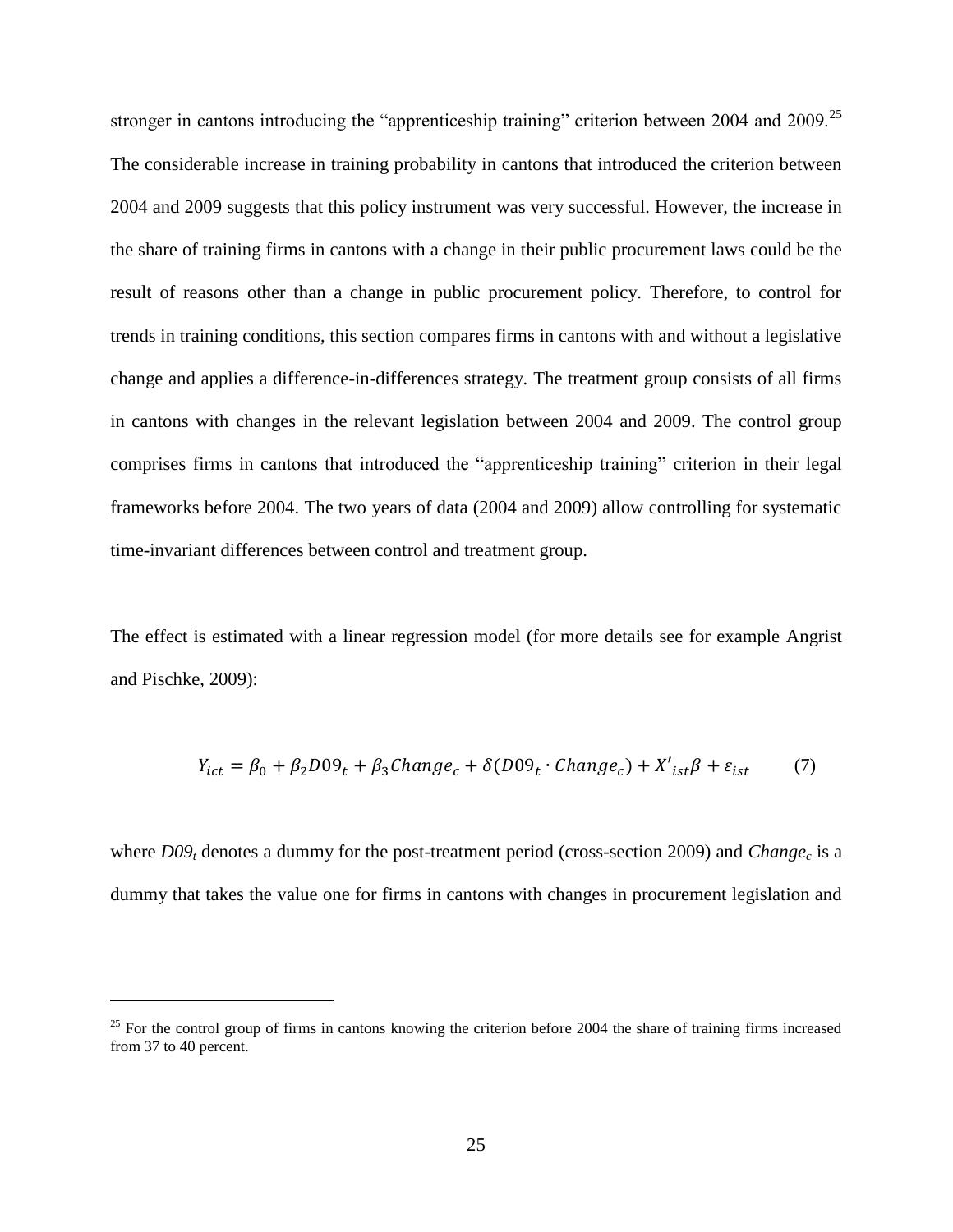zero otherwise. The vector X represents firm characteristics (firm size, language region, occupation, industry, and canton).

[Table 8](#page-27-0) presents the results of the difference-in-differences (see equation 7) estimation exploiting the fact that some cantons introduced the "apprenticeship training" criterion in their legal frameworks between 2004 and 2009, whereas the criterion was already in force in another group of cantons. The results suggest that the "apprenticeship training" criterion has a positive effect on training probability, however, estimation is not very precise and therefore the estimate no statistically significant. The results suggest that the introduction of the criterion increases training probability by 5.8 percentage points.

<span id="page-27-0"></span>Table 8: The effect of the introduction of the criterion "apprenticeship training" on the number of training firms (DiD)

| Dependent Variable:             |                |                | LPM            |                |               |
|---------------------------------|----------------|----------------|----------------|----------------|---------------|
| Training probability            | (1)            | (2)            | (3)            | (4)            | (5)           |
| Treatment (D09 x change)        | 0.057          | 0.058          | 0.065          | 0.067          | 0.058         |
|                                 | (0.039)        | (0.037)        | $(0.036)*$     | $(0.036)*$     | (0.036)       |
| Post treatment period           | 0.025          | 0.016          | 0.006          | 0.004          | 0.006         |
| (year 2009)                     | (0.021)        | (0.020)        | (0.020)        | (0.020)        | (0.020)       |
| Cantons introducing this        | 0.009          | 0.002          | $-0.002$       | $-0.002$       | $-0.103$      |
| legislation after 2004 (change) | (0.030)        | (0.029)        | (0.029)        | (0.029)        | $(0.059)*$    |
| Controls                        |                |                |                |                |               |
| Occupation                      | N <sub>0</sub> | <b>Yes</b>     | Yes            | <b>Yes</b>     | <b>Yes</b>    |
| Industry                        | N <sub>0</sub> | N <sub>0</sub> | Yes            | Yes            | Yes           |
| Firm size (and firm size sqr.)  | N <sub>0</sub> | N <sub>0</sub> | N <sub>0</sub> | Yes            | <b>Yes</b>    |
| Canton                          | N <sub>0</sub> | N <sub>0</sub> | N <sub>0</sub> | N <sub>0</sub> | <b>Yes</b>    |
| Constant                        | 0.372          | 0.252          | 0.355          | 0.352          | 0.365         |
|                                 | $(0.015)$ ***  | $(0.021)$ ***  | $(0.035)$ ***  | $(0.035)$ ***  | $(0.042)$ *** |
| <b>Observations</b>             | 9,052          | 9.052          | 9,052          | 9.052          | 9,052         |
| $R^2$                           | 0.003          | 0.078          | 0.105          | 0.115          | 0.130         |

Note:  $* p < 0.10$ ,  $** p < 0.05$ ,  $** p < 0.01$ . Robust standard errors in parentheses.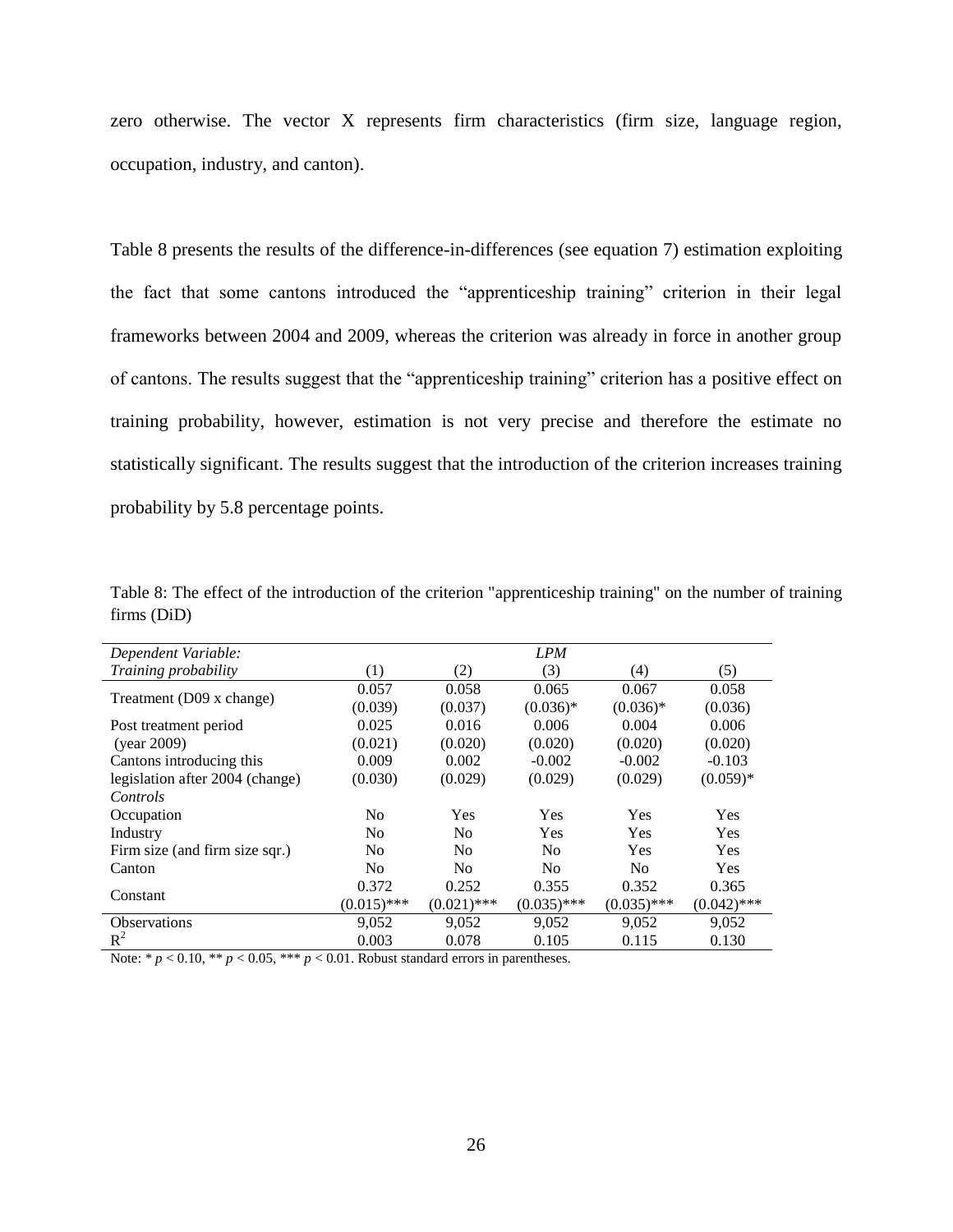This estimate remains relatively stable across all specifications and suggests that public purchasers use the criterion in contracting. The estimate lies within the range of the effect size identified in the first part of this paper and therefore confirms the results obtained by analyzing the cross-sectional data.

The effect identified in [Table 8](#page-27-0) is not estimated very precisely. There are several reasons for this: First, the difference-in-differences estimator identifies the effect of the introduction of the "apprenticeship training" criterion and not its application, whereas the result from the crosssection represents the effect of the application of the criterion in the majority of cantons. Second, it may not be the case that all public purchasers apply the criterion within a canton. Furthermore, cantonal borders do not perfectly reflect procurement markets. Firms can also apply for public works contracts outside their canton of residence. The existence of the criterion only increases the probability that a firm in the given canton is affected by the criterion. Moreover, local contracts are more important for small projects below the WTO-threshold $^{26,27}$ .

#### <span id="page-28-0"></span>**6. Conclusion**

<u>.</u>

The present paper analyzes the effectiveness of social public procurement policy on apprenticeship training in Switzerland. By allowing public purchasers to provide preferential

 $^{26}$  As mentioned above, the "apprenticeship training" criterion does not apply to contracts above a certain threshold. <sup>27</sup> Unfortunately, no information exists on the share of contracts with firms in a given canton.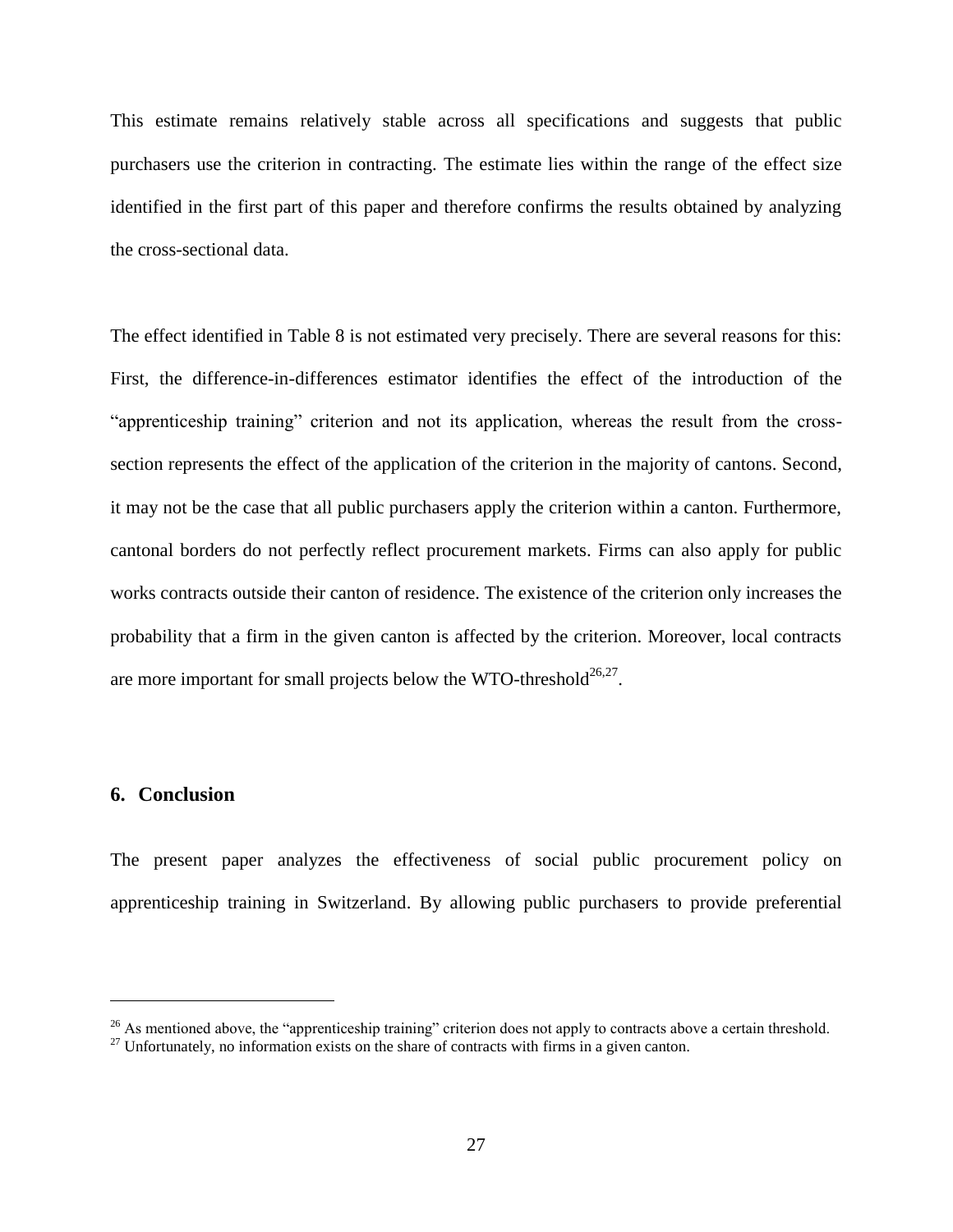treatment for training firms for certain types of public contracts, this procurement policy aims to reach social goals by using public contracts as an incentive for firms to offer training positions.

Based on the analyses of our cross-sectional survey data as well as a robustness check with a difference-in-difference analysis, the results suggest that a public procurement policy can create incentives for non-training firms and therefore generate additional training places. Secondly, training firms do not increase the number of apprenticeship training places as a result of the policy. Thirdly, the "apprenticeship training" criterion primarily affects very small non-training firms and firms in very particular industries where public contracts play an important role. Therefore, the number of additional training places that can be created by such a policy is rather limited. Fourth, we cannot find a negative impact on the quality of these additionally created training places, which suggests that these training positions are not just alibi positions in order to improve chances to gain public contracts.

In conclusion, while such a policy might be beneficial in times of a shortage of training places, the same policy – due to the very specific firms and sectors that can be influenced by this policy – can lead to distortions in the training market in times of a shortage of trainees (e.g. because of demographic changes). Therefore a cautious and flexible approach to using such a policy instrument is recommended.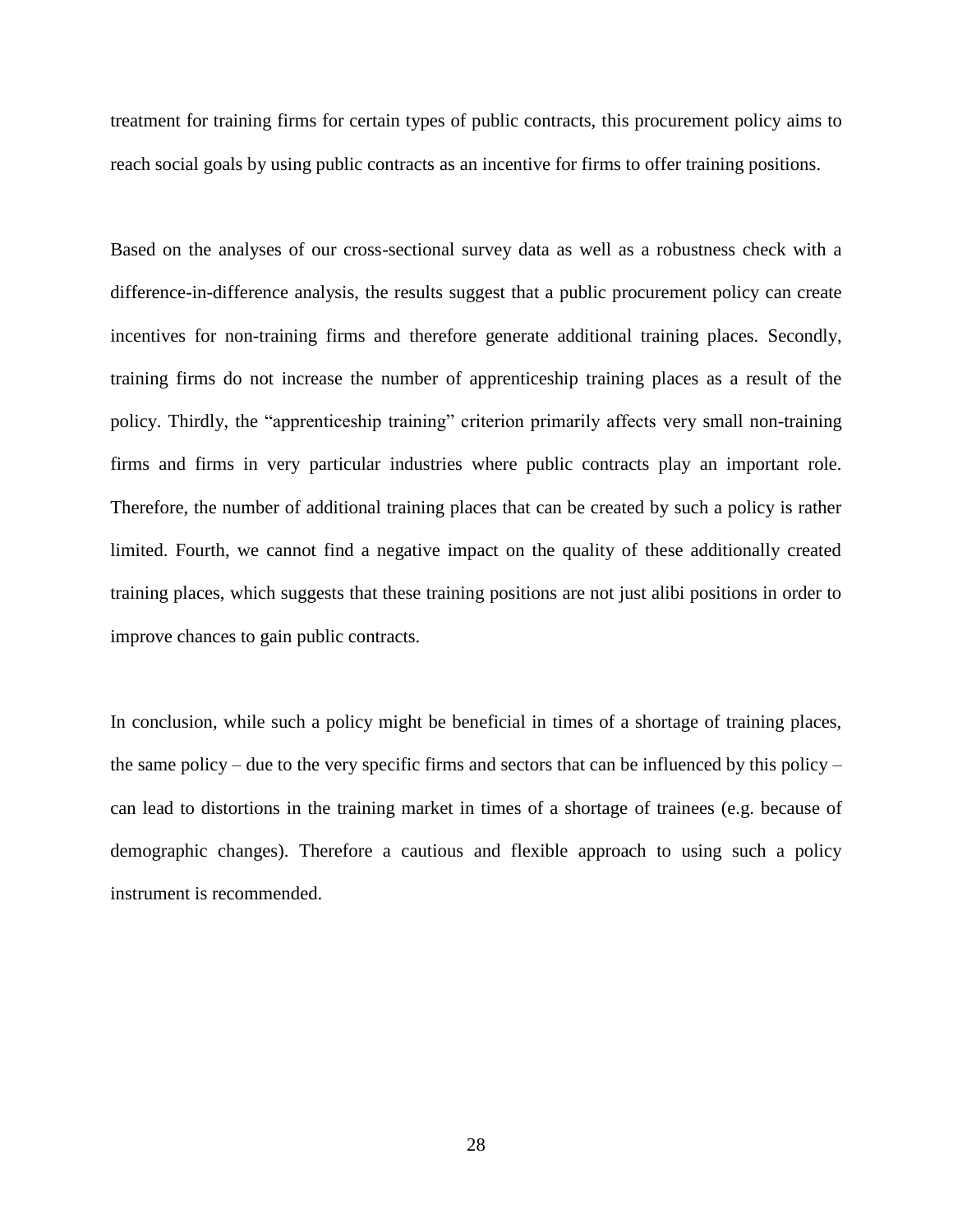# **Appendix**

|                                             | Mean | Std. Dev. Min Max |    |              | <b>Observations</b> |
|---------------------------------------------|------|-------------------|----|--------------|---------------------|
| Number of training hours                    | 4.55 | 1.64              |    | $0.33$ 11.11 | 596                 |
| Relative productivity compared to a skilled | 0.74 | 0.15              | 02 |              | 596                 |
| worker in the last year of training         |      |                   |    |              |                     |

#### <span id="page-30-0"></span>**Table 9: Measures for training quality (only training firms)**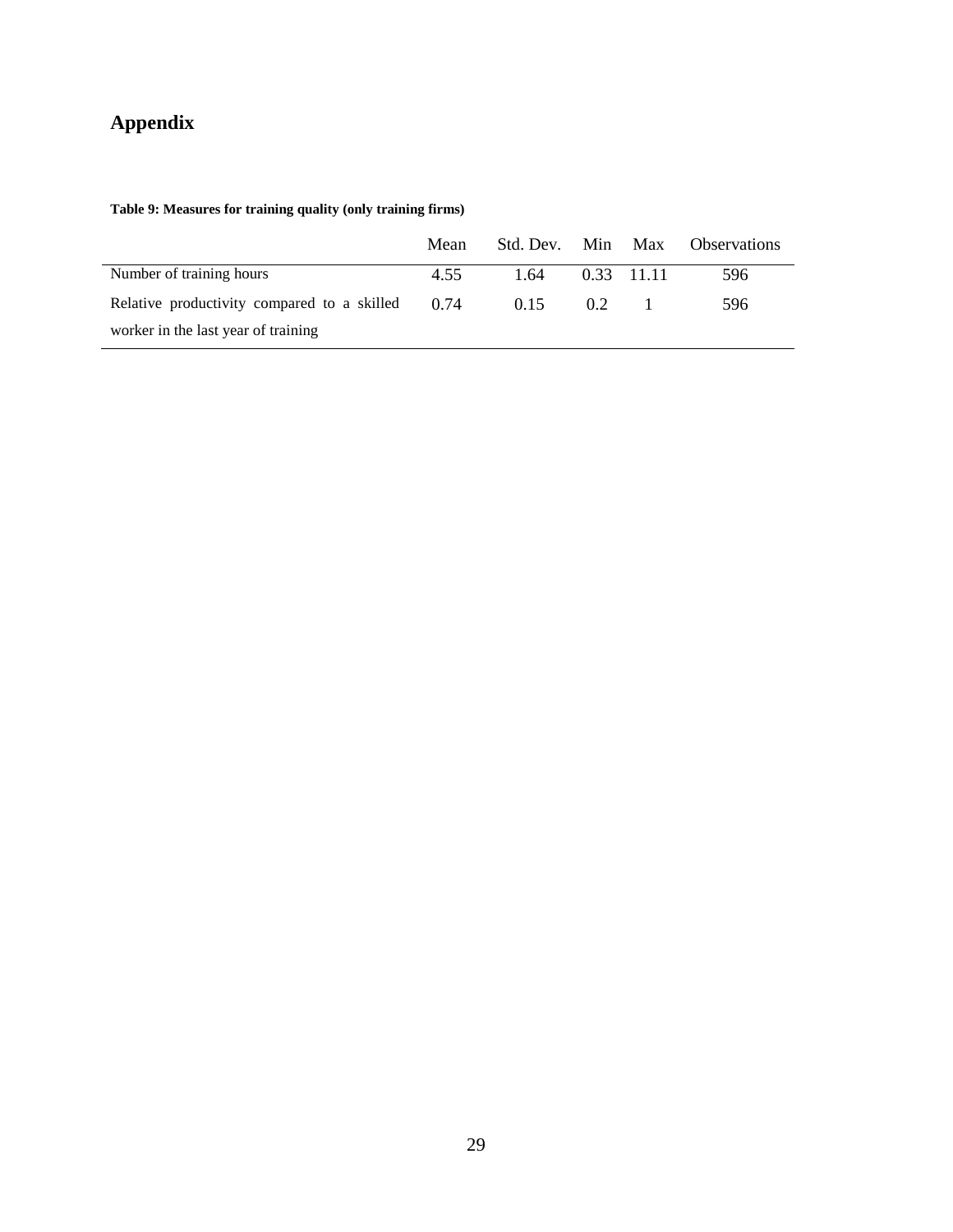#### **References**

Abadie, Alberto; Drukker, David; Leber Herr, Jane and Imbens, Guido W. (2004). Implementing matching estimators for average treatment effects in Stata. *Stata Journal,* 4(3): 290–311

Angrist, Joshua and Pischke, Jörn-Steffen (2009). Mostly Harmless Econometrics: An Empiricist's Companion. Princeton University Press, Princeton and Oxford.

Ashenfelter, Orley and Heckman, James (1976). Measuring the Effect of an Antidiscrimination Program. In Evaluating the Labor Market Effects of Social Programs. Ashenfeter and Blum (eds). Princeton: Princeton University Press, 46-84

Bates, Timothy; Williams, Darrell (1996). Do preferential procurement programs benefit minority business? *American Economic Review*, 86(2): 294-297

Blatter, Marc; Muehlemann, Samuel; Schenker, Samuel (2012). The costs of hiring skilled workers. *European Economic Review*, 56(1): 20–35

Blatter, Marc; Muehlemann, Samuel; Schenker, Samuel; Wolter, Stefan C. (2015). Hiring costs for skilled workers and the supply of firm-provided training, *Oxford Economic Papers*, f*orthcoming*.

Chatterji, Aaron K.; Chay, Kenneth Y.; Fairlie, Robert W. (2013). The impact of city contracting set-asides on black self-employment and employment. IZA Discussion Paper No. 7298

Felder, Stefan and Podgorski, Christian (2010). Liberalisierung des öffentlichen Beschaffungswesens in der Schweiz: Auswirkungen auf die Bauwirtschaft. Die Volkswirtschaft, 3(2010).

Goldstein, Morris and Smith, Robert (1976). The estimated impact of the antidiscrimination program aimed at federal contractors. *Industrial Labor Relation Revie*w, 29(3): 524-543

Heckman, James J. and Payner, Brook S. (1989). Determining the impact of federal antidiscrimination policy on the economic status of blacks: A study for South Carolina. *American Economic Review*, 79(1): 138-177

Heckman, James J. and Wolpin, Kenneth (1976). Does the contract compliance program work? An analysis of Chicago data. *Industrial Labor Relation Review*, 29(3): 544-564

Holzer, Harry and Neumark, David (2000). Assessing affermative action. *Journal of Economic Literature*, 38(3): 483-568